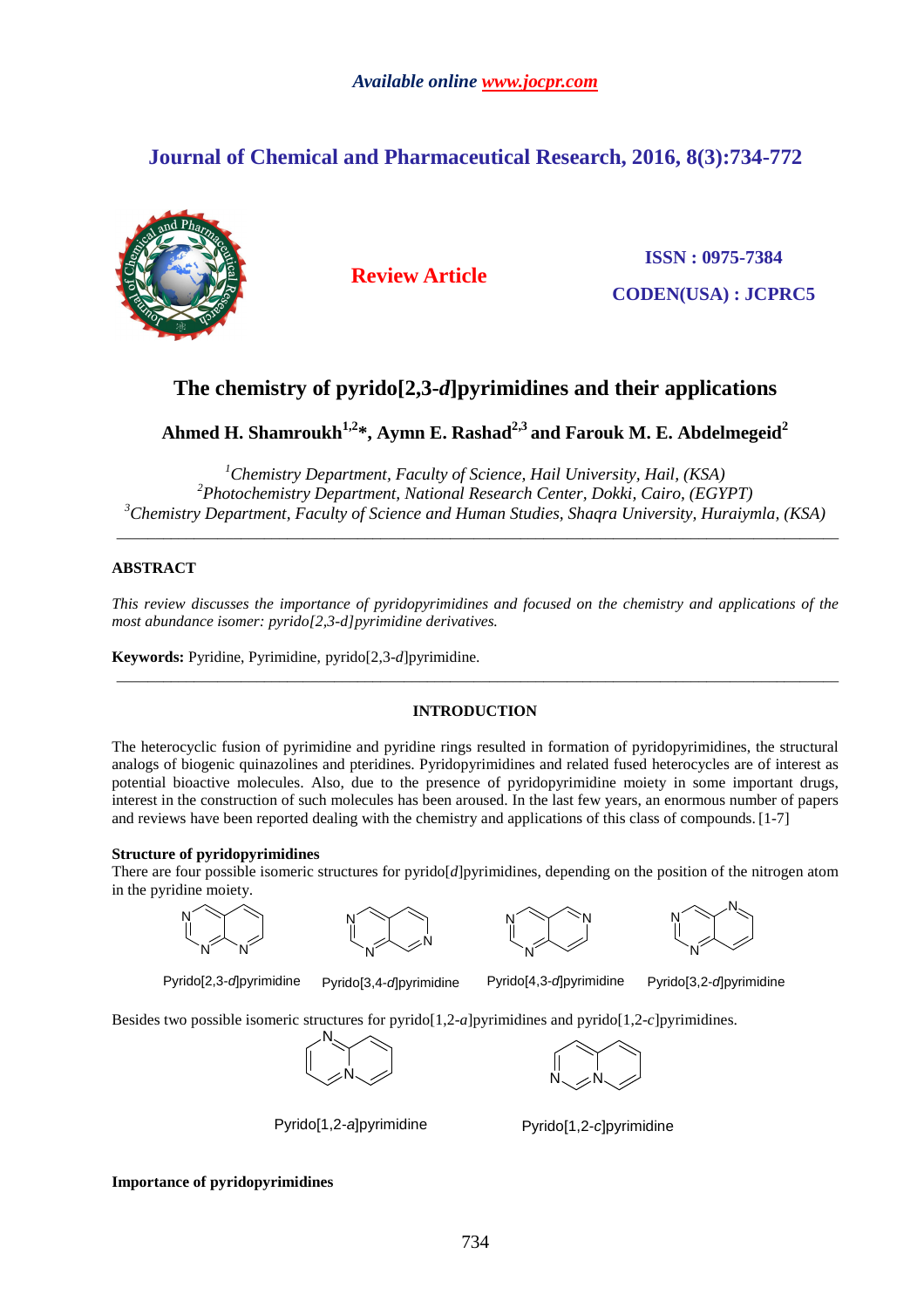Undoubtly, pyridopyrimidines have high significance in the field of pharmaceutical and biotechnological sciences with wide spectrum of biological activities and several applications were reported for these six types as:

\_\_\_\_\_\_\_\_\_\_\_\_\_\_\_\_\_\_\_\_\_\_\_\_\_\_\_\_\_\_\_\_\_\_\_\_\_\_\_\_\_\_\_\_\_\_\_\_\_\_\_\_\_\_\_\_\_\_\_\_\_\_\_\_\_\_\_\_\_\_\_\_\_\_\_\_\_\_

Pyrido[2,3-*d*]pyrimidines are the most abundance isomer in the literature and hence, this scaffold is associated with a wide range of biological activities, such as molluscicidal agents against *Biomphalaria alexandrina* snails,[8] anticancer,[9-11] antimicrobial,[12-14] anti-inflammatory and analgesic,[15,16] antiviral,[17-19] antihypertensive, [20] potent inhibitor of dihydrofolate reductase (DHFR) [21,22] which is an important target site in most of the parasitic diseases, Tyrosine kinase inhibitor, [23, 24] Cyclin-Dependent Kinase 4 (CDK4) inhibitor,[4] antihistaminic,[25] calcium channel antagonist,[26] antileishmanial,[27] diarrhea, [28] and diuretic activities [29].



However, the pyrido[3,2-*d*]pyrimidine isomer is the least described in the literature because of its difficult and expensive syntheses. Pyrido[3,2-*d*]pyrimidines have been reported as antimalarial,[30] as tyrosine kinase inhibitors,[3,31] as dihydrofolate reductase inhibitors,[32] as anti-HCV agents [33, 34] and as immunosuppressive drugs[35].



Tyrosine kinase inhibitors

On the other hand, pyrido[3,4-*d*]pyrimidines are well known as potential anticancer agents,[36] tyrosine kinase inhibitors [37-39] and matrix metalloproteinase-13 (MMP-13) inhibitors.[40] Also, individual members of this class of compounds are α1-adrenoceptor antagonists and are used in medicine for nervous dysfunction.[41] They also efficiently inhibit the action of dehydrofolate reductase causing the death of many pathogenic microorganisms [42] .



While, pyrido[4,3-*d*]pyrimidines have been identified as acetylcholinesteras (AChE) and butyrylcholinesterase (BChE) enzyme inhibitors,[43] as anticancer, [44] as selective bacterial protein synthesis inhibitors,[45] as antitubercular,[46] and as tyrosinekinases of the epidermal growth factor receptor family.[47] One of the recent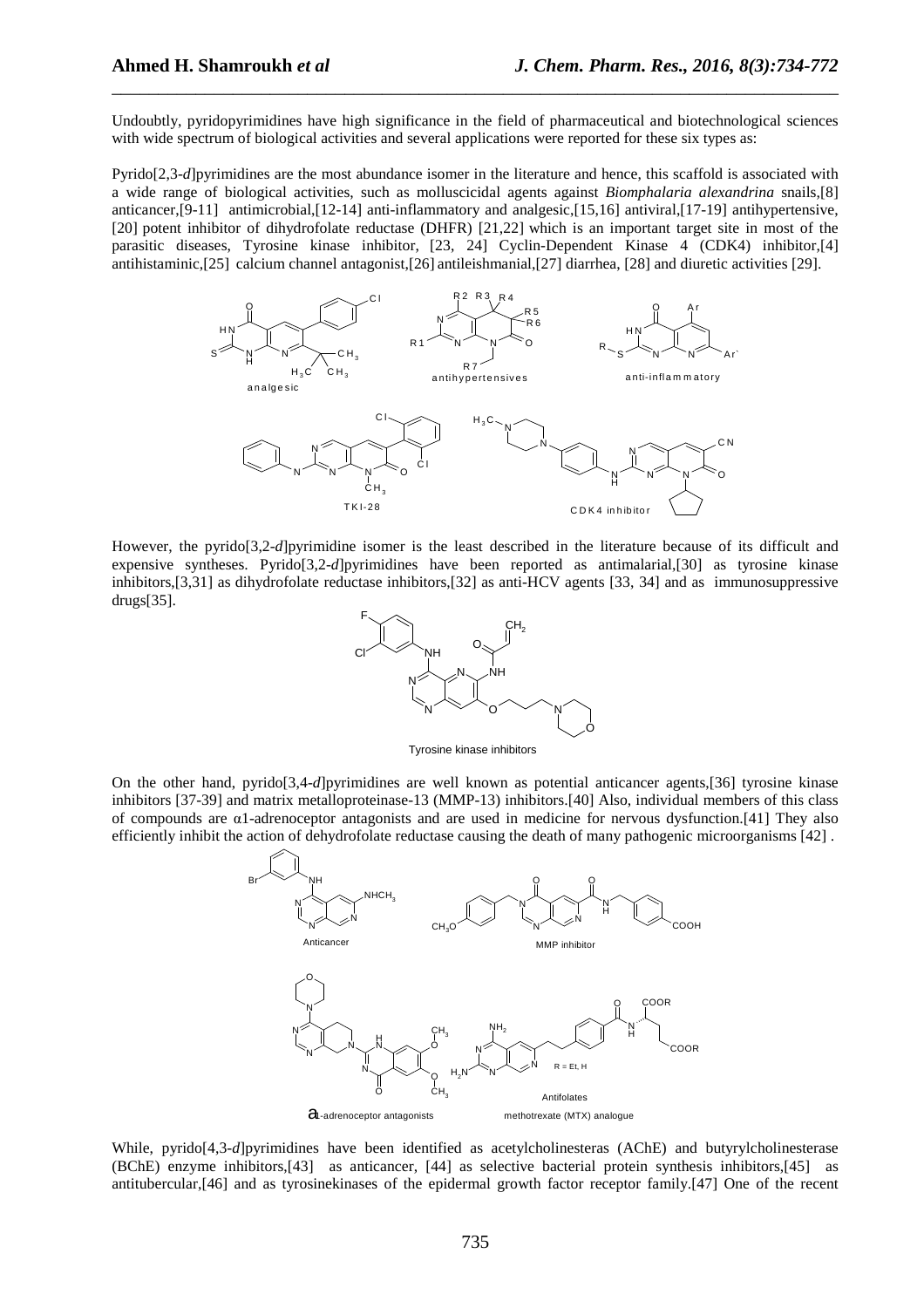applications of *N*-substituted pyrido[4,3-*d*]pyrimidines is the production of self-assembled rosettes and nanotubes[48].

\_\_\_\_\_\_\_\_\_\_\_\_\_\_\_\_\_\_\_\_\_\_\_\_\_\_\_\_\_\_\_\_\_\_\_\_\_\_\_\_\_\_\_\_\_\_\_\_\_\_\_\_\_\_\_\_\_\_\_\_\_\_\_\_\_\_\_\_\_\_\_\_\_\_\_\_\_\_



Bacterial protein synthesis inhibitors

Pyrido[1,2-*a*]pyrimidine isomers are found to be biologically active in a wide range; such as antimalarial agents,[49] psychotropic agents (Risperidone and Paliperidone) for treatment of *Schizophrenia* , [50,51] antiallergic agent (Ramastine),[52] the human leukocyte elastase inhibitor (SSR-69071),[53] anti-ulcer agent,[54] central nervous system stimulants (CNS),[55] urease inhibitor,[56] aggregation of human platelets inhibitor [57].



However, the pyrido[1,2-*c*]pyrimidines are reported for their effects on leukocyte functions in vitro and antiinflammatory activity,  $[58]$  as antimicrobial,  $[59]$  and as possessing a dual SSRI and  $5-HT(1A)$  activity  $[60]$ .

It is not feasible to discuss the chemistry and applications of all these types in this report, since each type needs and deserves a separate treatment and presentation. So, the scope of the present work will be focused on the first type: pyrido[2,3-*d*]pyrimidine derivatives.

## **Synthesis of some pyrido[2,3-d]pyrimidine ring system**

- Synthesis of pyrido<sup>[2,3-*d*]</sup>pyrimidine derivatives was performed according to the following general strategies:
- (i) Fusion of the pyridine ring onto the pyrimidine ring system
- (ii) Fusion of the pyrimidine ring onto the pyridine ring system
- (iii) From Acyclic Intermediates

# **(i) Fusion of the pyridine ring onto the pyrimidine ring system**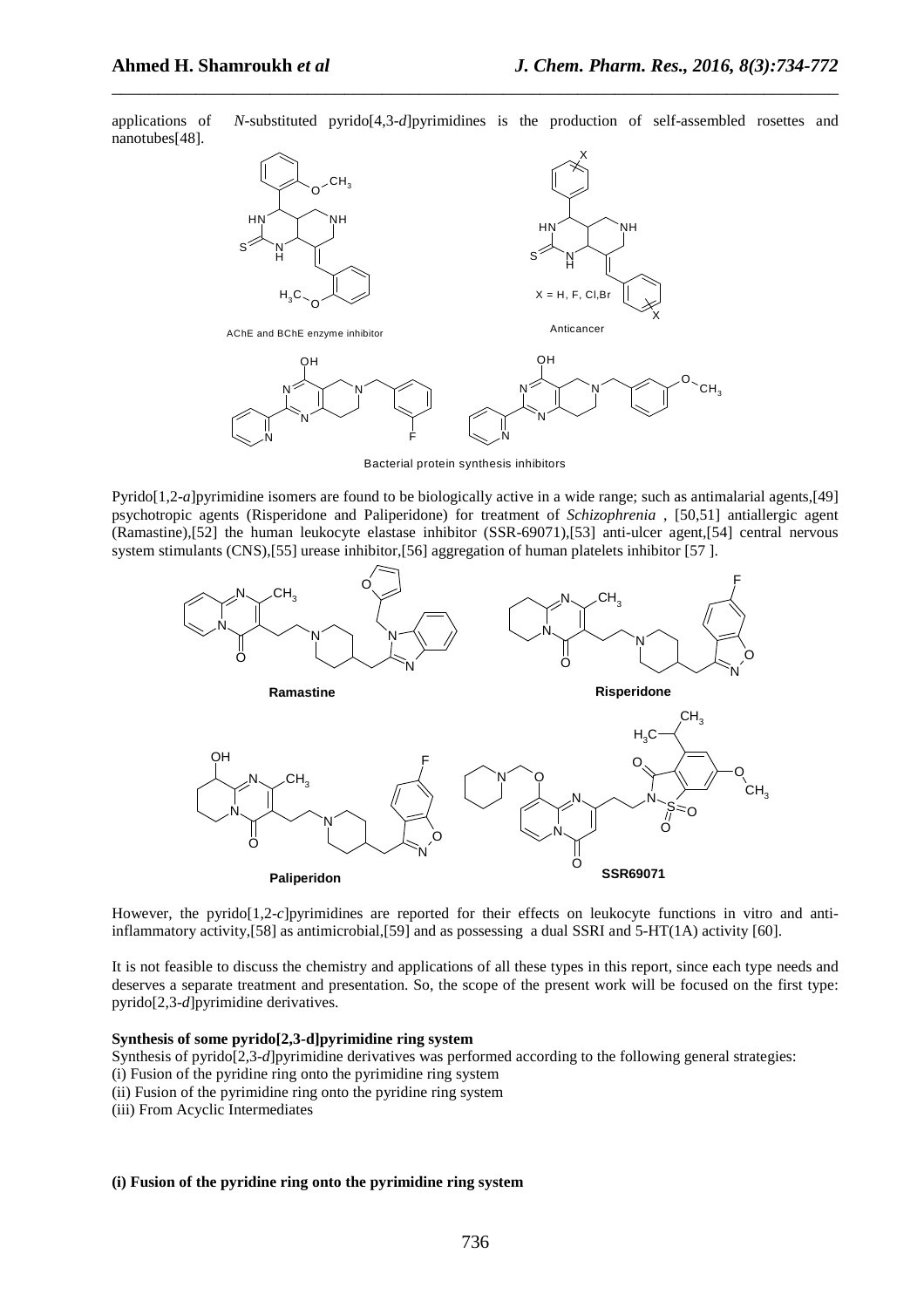There are four general approaches for the synthesis of pyrido[2,3-*d*]pyrimidines starting from pyrimidine ring system,all of which utilize an appropriately substituted 4-aminopyrimidine. The pyridine ring may be formed *via* the addition of three carbon atoms (route I**),** or two carbon atoms (route II), or by the intramolecular cyclization of propionyl derivative (route III) or recently by one-pot reaction of three-component including 4-aminopyrimidine (route IV).

\_\_\_\_\_\_\_\_\_\_\_\_\_\_\_\_\_\_\_\_\_\_\_\_\_\_\_\_\_\_\_\_\_\_\_\_\_\_\_\_\_\_\_\_\_\_\_\_\_\_\_\_\_\_\_\_\_\_\_\_\_\_\_\_\_\_\_\_\_\_\_\_\_\_\_\_\_\_



#### **Route I synthesis:**

The reaction consists of an electrophilic attack on the 5-position of the pyrimidine ring and thus only those pyrimidines that are activated toward electrophilic substitution by the presence of electron donating substituents at the 2 and 4 positions undergo cyclization. 6-aminouracil, 6-amino-1,3-dimethyluracil, 2,4-diamino- pyrimidin-6(1*H*)-one, 6-amino-1-ethyl-1*H*-pyrimidine-2,4-dione and 6-amino-2-thiouracil have all been converted into pyrido[2,3-*d*]pyrimidines. A wide variety of reagents have been used in this reaction; for example:

## **a.** *Dimethyl acetylenedicarboxylate (DMAD):*

Recently unsabstituted 6-aminouracil (**1a**) [10,61] and its *N*-alkyl derivative **1b** [62,63] have been found to react with dimethyl acetylenedicarboxylate (DMAD) (**2**) in protic media to give 5-carboxamido-7-oxopyrido[2,3 *d*]pyrimidines (**3**) and the probable mechanism has been described[10].



# **b.** *1, 3-Dicarbonyl compounds:*

.

6-Aminopyrimidlnes also react readily with 1,3-diketones to yield various 5, 6 and 7 substituted pyrido[2,3 *d*]pyrimidines*.* Acetyl acetone (**4**) and 6-aminouracil (**1a**), for example yielded 5,7-dimethylpyrido[2,3 *d*]pyrimidine-2,4-dione (**5**) when heated together in phosphoric acid[64].



Another example for symmetrical diketones, the reaction of malonic acid or ethyl malonate derivatives **6** with 6 amino-1,3-dimethyluracil (**1b**), for the synthesis of 6-substituted-5-hydroxypyrido[2,3-*d*]pyrimidin-7-ones **7** [65, 66]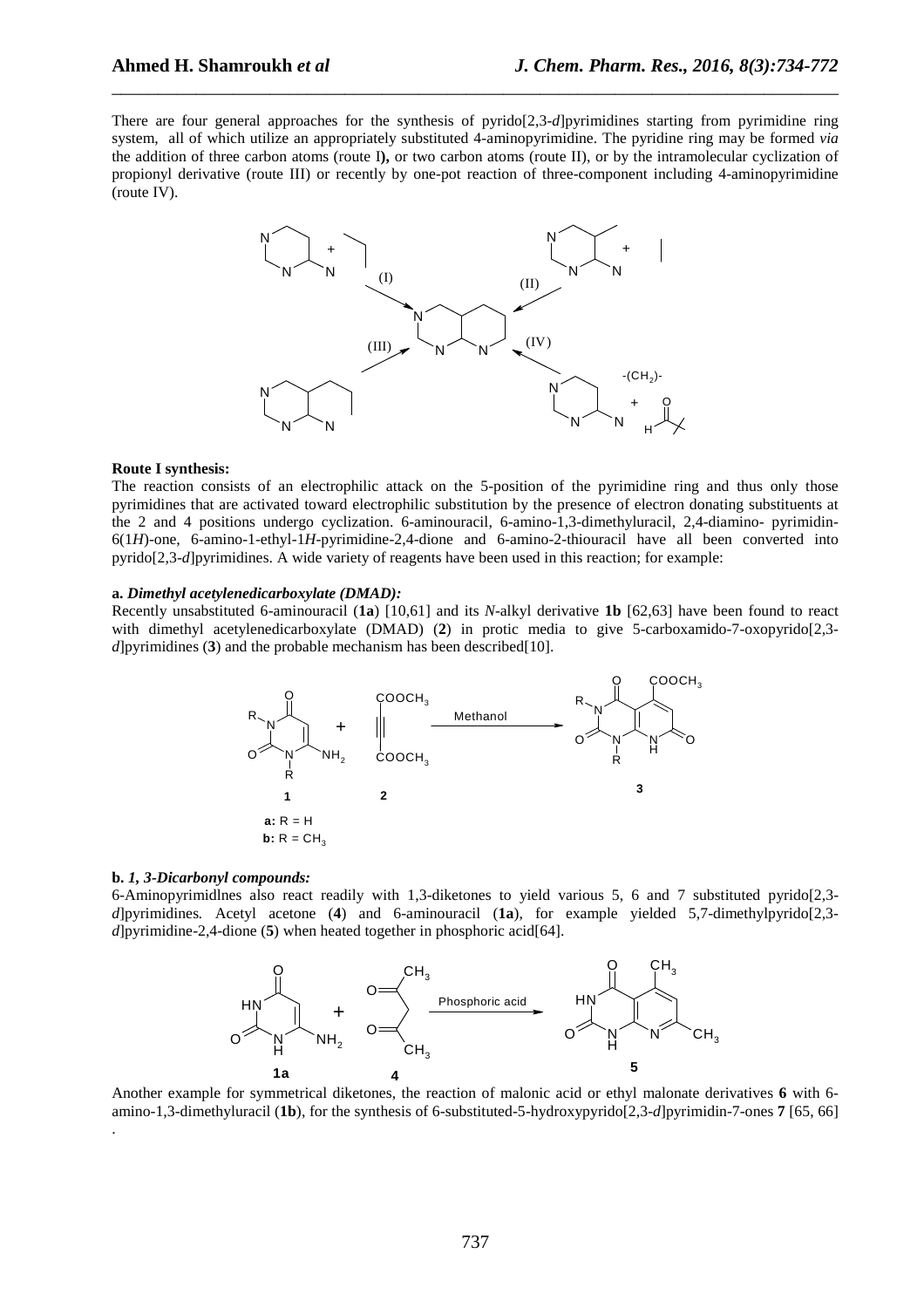

Also, treatment of 2,4-diaminopyrimidine-6(l*H*)-one (**8**) with 2-methyl-3-oxopentanal (**9**) in phosphoric acid 85% afforded 2-amino-7-ethyl-6-methylpyrido[2,3-*d*]pyrimidin-4-(3*H*)-one (**10**)[64] as the only isolated product which resulted from reaction of the aldehyde function with the 5-position of the pyrimidine ring. Whereas, with unsymmetrical diketones the orientation of the reaction is controlled by the reaction of the most reactive carbonyl group with the 5- position of the pyrimidine ring.



Moreover, Kumaran *et al.*,[67] synthesized 1-ethyl-7-methyl-1*H*,8*H*-pyrido[2,3-*d*]pyrimidine-2,4,5-trione (**13**) *via* heating 6-Amino-1-ethyl-1*H*-pyrimidine-2,4-dione (**11**) in *t*-butyl acetoacetate (**12**) (solvent free condition).



Recently, Rashidi *et al*,[68] has prepared 6-(3,3-dimethyl-3*H*-indol-2-yl)-pyrido[2,3-*d*]pyrimidine-2,4(1*H*,3*H*) diones **15** by treatment of 6-aminouracils **1a-c** with substituted aminomethylene malondialdehyde **14.**



#### **c.** *α,β -Unsaturated ketones:*

The reaction of 6-aminopyrimidines with the appropriate  $\alpha$ , $\beta$ -unsaturated ketones gave the corresponding pyrido[2,3-*d*]pyrimidine derivatives.[69] The reaction is proposed to involve nucleophilic attack by the amino group of the 6-aminopyrimidines on the carbonyl carbon of the α*,*β -unsaturated ketones, a reversal of the standard regiochemistry of the Skraup-Doebner-Miller pyridine synthesis,[70] to form Schiff's base adducts, followed by cyclization and oxidation to give pyrido[2,3-*d*]pyrimidines (Scheme 1) [71, 72] or the reaction proceeded *via* a sequence of Michael addition followed by cyclization to afford dihydropyridine adduct. The latter adduct from a Hantzsch synthesis afforded the fully oxidized (aromatic) pyridine derivative *via* auto-oxidation (Scheme 2) [73, 74].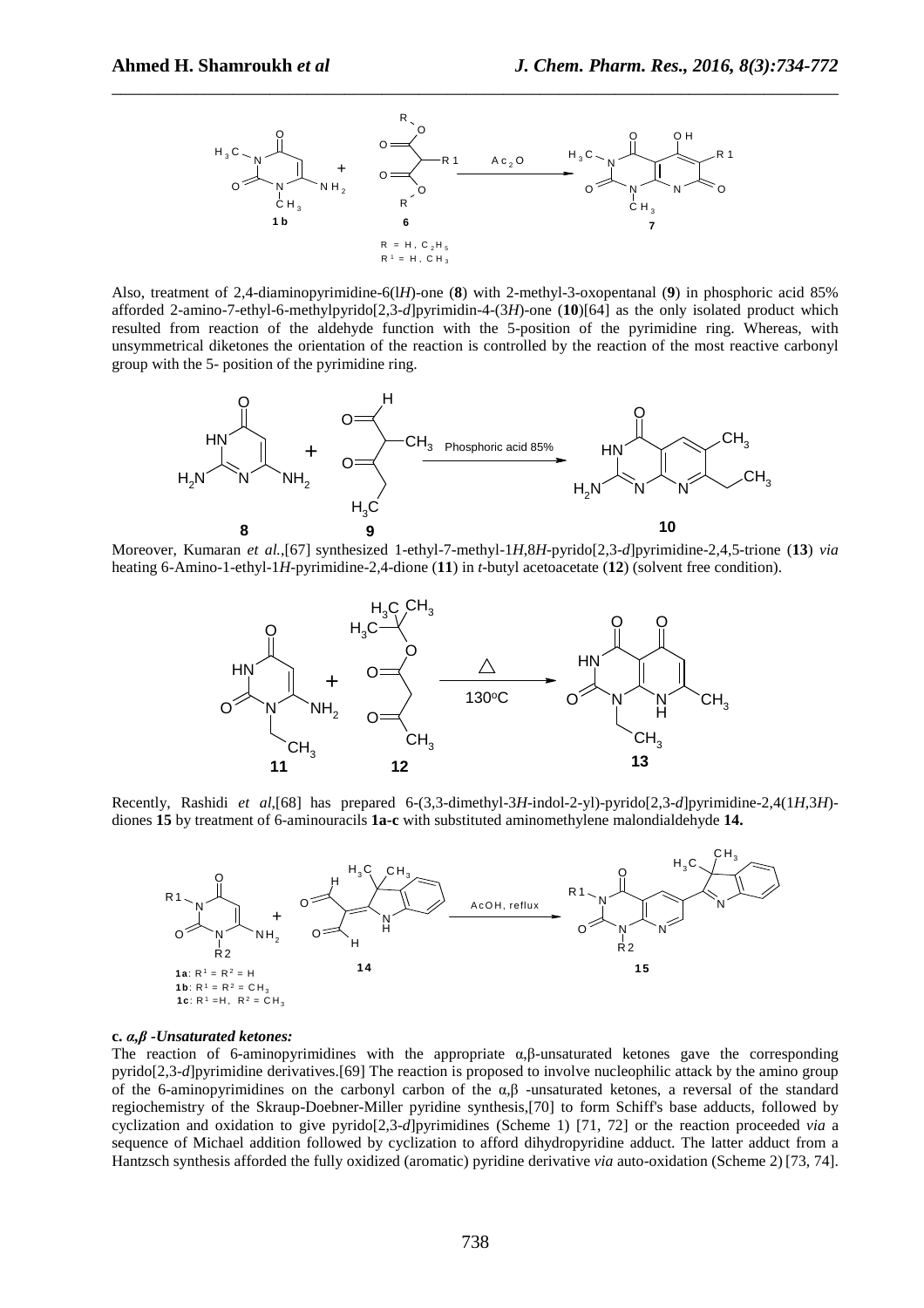

**Scheme 2**

Thus, the reaction of 6-amino-2,3-dihydro-2-thioxo-4(*1H*)-pyrimidinone (**16**) with α,β-unsaturated ketones **17** in boiling DMF furnished the pyrido[2,3-*d*]pyrimidines **18** [71, 72, 75] .



Also, treatment of 6-amino-1,3-dimethyluracil (**1b**) with 1,5-diphenyl-1,4-pentadien-3-one (**19**), 1,5-diphenyl-1,3 pentadien-5-one (**20**) or 1-benzoyl-1-butenoic acid (**21**) gave pyrido[2,3-*d*]pyrimidin-2,4-diones **22**, **23** and **24**, respectively [ 69,73] .

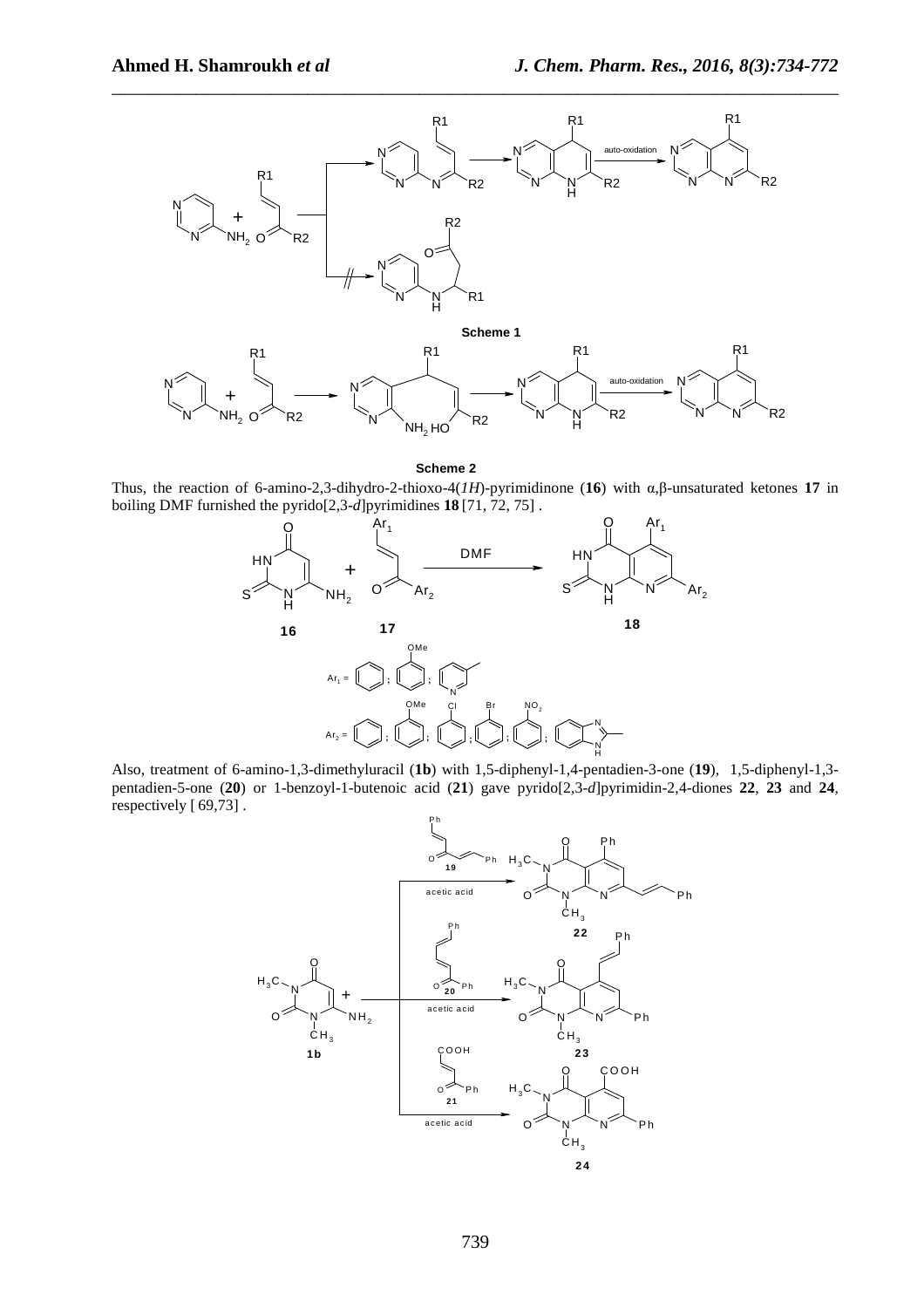Recently, a novel class of pyrido[2,3-*d*]pyrimidine-C-*β*-D-glycosides (**26**) was synthesized by the condensation of α,β-unsaturated C-*β*-glycosidic ketones (**25**) with 6-amino-1,3-dimethyluracil (**1b**)[76].

\_\_\_\_\_\_\_\_\_\_\_\_\_\_\_\_\_\_\_\_\_\_\_\_\_\_\_\_\_\_\_\_\_\_\_\_\_\_\_\_\_\_\_\_\_\_\_\_\_\_\_\_\_\_\_\_\_\_\_\_\_\_\_\_\_\_\_\_\_\_\_\_\_\_\_\_\_\_



 $\sf{Ar} = \sf{C}_6\sf{H}_5, \, \sf{C}_6\sf{H}_4.\sf{OCH}_3(p), \, \sf{C}_6\sf{H}_4.\sf{CH}_3(p), \, \sf{C}_6\sf{H}_4.\sf{Cl}(p), \, \sf{C}_6\sf{H}_4.\sf{F}(p), \, \sf{C}_6\sf{H}_4.\sf{Br}(p),$  pyrrole

Moreover, reaction of 2,6-diaminopyrimidin-4(3*H*)-one (**8**) with 4-arylidene-3-methylisoxazol-5(4*H*)-one (**27**) or 4 arylidene-2-phenyloxazol-5(4*H*)-one (**28**) under microwave irradiation (MWI) is described and pyrido[2,3 *d*]pyrimidine-4,7-dione derivatives **29** and **30** are synthesized presumably *via* a sequence of Michael addition, cyclization and ring opening. In this reaction, glacial acetic acid acts as both solvent and catalyst [74].



 $Ar = C_6H_5$ ,  $C_6H_4$ .Cl(p),  $C_6H_4$ .F(p),  $C_6H_4$ .Br(p)

Similarly, 6-aminothiouracil **16** reacted with α,β-unsaturated ketones **31** to give 5-chromeno-pyrido[2,3 *d*]pyrimidine derivatives **32** [16] .



 $X = O$ , NH, N-CH<sub>3</sub>

## **d.** *With arylidene:*

7-Amino-5,6-disbstituted-2-thioxopyrido[2,3-*d*]pyrimidin-4-(1*H*)-ones **34a-e [**77-80] prepared by treatment of arylidene derivatives **33** with 6-aminothiouracil **16**. The prolonged duration reaction and dry conditions is required to furnish the oxidized form **34a-e**.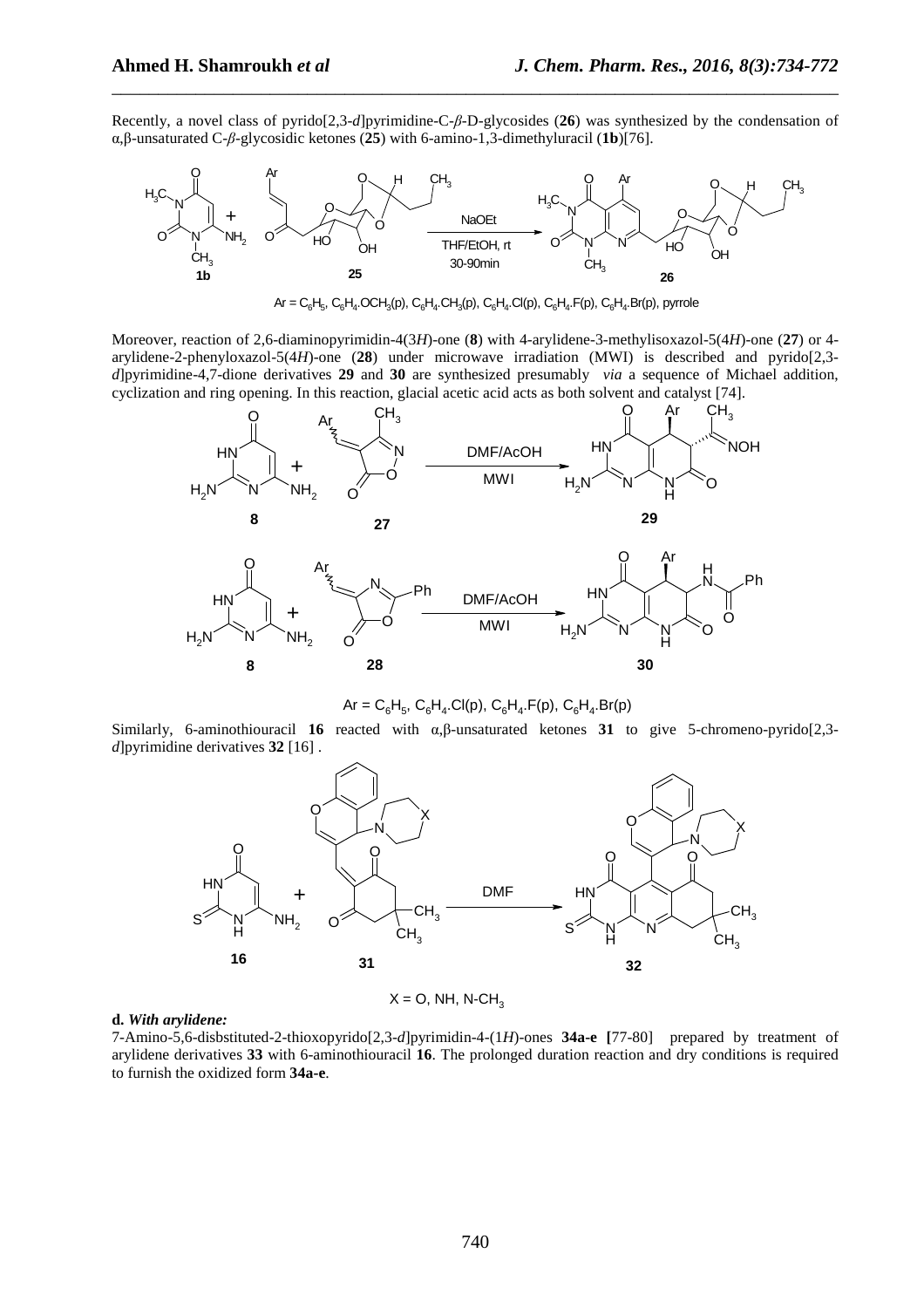

## **e.** *With enaminones and enaminonitrile*:

The condensation of 6-amino-2-thiouracil **16** with aromatic aldehydes afforded azomethine derivatives **35**. The formed azomethines underwent [4+2] cycloaddition with enaminones **36** and enaminonitrile **37** to form the corresponding condensed pyrido[2,3-*d*]pyrimidines **38** and **39**, respectively *via* amines elimination [81] .



## **f.** *With Mannich bases:*

Condensation of 6-amino-1,3-dimethyluracil (**1b**) with aryl-alkanone Mannich bases **40**, gave 7-aryl-5,6 dihydropyrido[2,3-*d*]pyrimidines **41** [82] .



Also, an efficient one-pot preparation of 6-substituted pyrido[2,3-*d*]pyrimidines **42** by cyclocondensation of 6 amino-1,3-dimethyluracil (**1b**) with symmetrical vinamidinium salts under basic conditions has been developed.[83]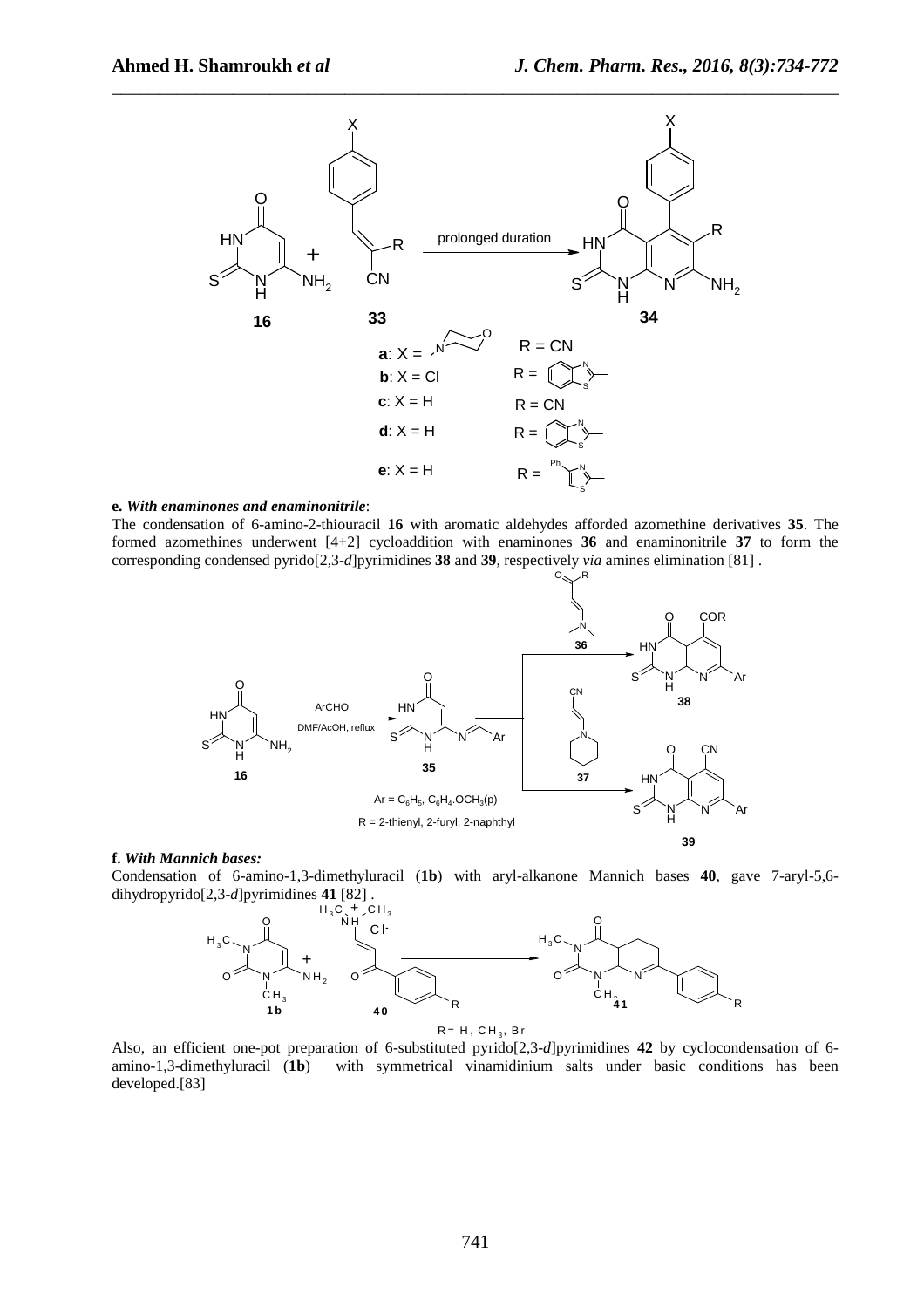

**Route II synthesis:** 

This type of synthesis normally involves the reaction of an active methylene compound containing an adjacent functional group capable of cyclization with 5-acyl, 5-formyl, or 5-cyano-4-aminopyrimidines.

Reaction of 2,6-disubstituted-5-acetyl-4-aminopyrimidine hydrochlorides **43** with acetylacetone or benzoylacetone afforded new substituted 6-acylpyrido[2,3-*d*]pyrimidines **44** [84] .



Also, 7-substituted-pyrido[2,3-*d*]pyrimidin-5-ones **45 [**85] were synthesized by the interaction of 2,6-disubstituted-4-amino-5-acetylpyrimidines **43** with *N*,*N*-dimethylformamide dimethyl acetal or *N*,*N*-dimethylacetamide dimethyl acetal followed by cyclization under the action of sodium methoxide in methanol.



Similarly, ethyl 5-oxo-pyrido[2,3-*d*]pyrimidine-7-carboxylate **46** could be obtained *via* condensation of 5-acetyl-4 aminopyrimidines **43** with ethyl oxalate in the presence of sodium ethoxide. The products **47** of the Friedländer self condensation of the starting pyrimidines **43** have been reported [86] .



 $R_2 = CH_3$ ,  $C_6H_5$ ,  $SCH_3$ 

A three component condensation of 5-acetyl-4-aminopyrimidine derivatives **43** with dimedone and triethyl orthoacetate gave 7-(1,3-dioxocyclohex-2-ylidene)-7,8-dihydropyrido[2,3-*d*]pyrimidine derivatives **48** [87] .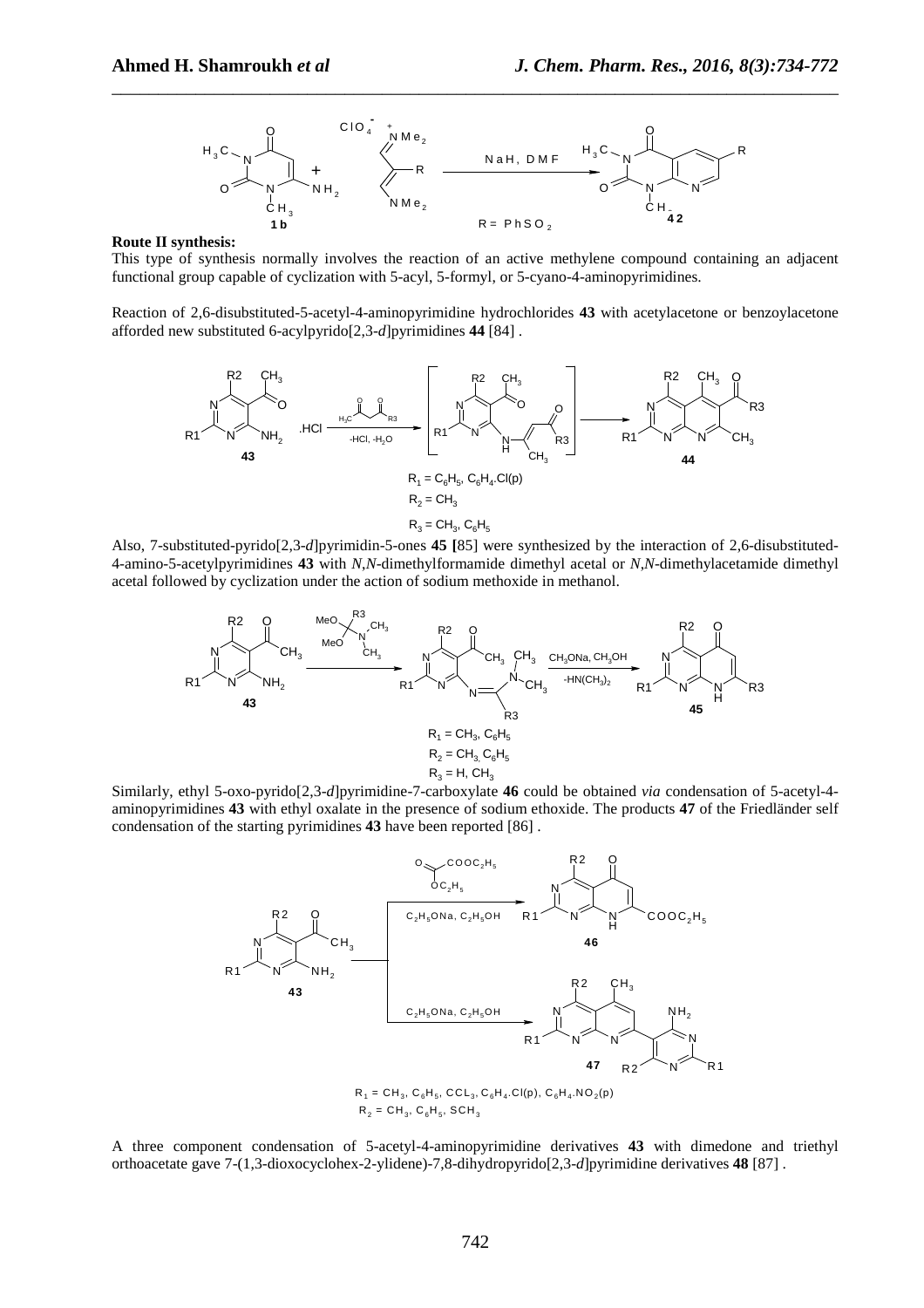

R<sub>2</sub>=CH<sub>3</sub> SCH<sub>3</sub>

On the other hand, 6-amino-5-formyluracils **49a-c** reacted with Meldrum's acid **50** in the presence of piperidine as catalyst under thermolytic conditions to afford 6-carboxy-2,4,7-trioxopyrido[2,3-*d*]pyrimidines **51a-c** [88] .



Also, 4-amino-5-formylpyrimidine **52** condensed with various aromatic ketone derivatives, in the presence of K2CO3 and KI in acetone, to afford the corresponding 7-substituted pyrido[2,3-*d*]pyrimidine derivatives **53** [89] .



 $R = C_6H_5C_6H_4.4$ -Cl,  $C_6H_4.4$ -CH<sub>3</sub>.,  $C_6H_4.4$ -OCH<sub>3</sub>, pyridinyl, thienyl, furanyl

Moreover, 5-amino-4-aryl-7-oxo-2-mercapto-pyrido[2,3-*d*]pyrimidines-6-carbonitrile **55** have been synthesized by the condensation of 4-amino-5-cyano-6-aryl-2-mercapto-5,6-dihydro pyrimidines **54** with ethylcyanoacetate [90] .



$$
Ar = C_6H_5, C_6H_4.2\text{-Cl}, C_6H_4.4\text{-Cl}, C_6H_4.3\text{-NO}_2, C_6H_4.3\text{-OCH}_3, C_6H_4.4\text{-OH}, C_6H_4.4\text{-SCH}_3
$$

Similarly, 4-(halophenylamino)-pyrimidine-5-carbonitrile derivatives **56** treated with malonic acid in ethanol to give the corresponding ethyl 5-amino-6-oxo-pyrido[2,3-*d*]pyrimidine carboxylates **57** [91] .



#### **Route III synthesis:**

In contrast to the previous synthesis, pyrido[2,3-*d*]pyrimidines prepared by this route are not completely "aromatic" compounds. Instead they are reduced pyridopyrimidines, and are obtained by cyclization of an aliphatic propionyl derivative.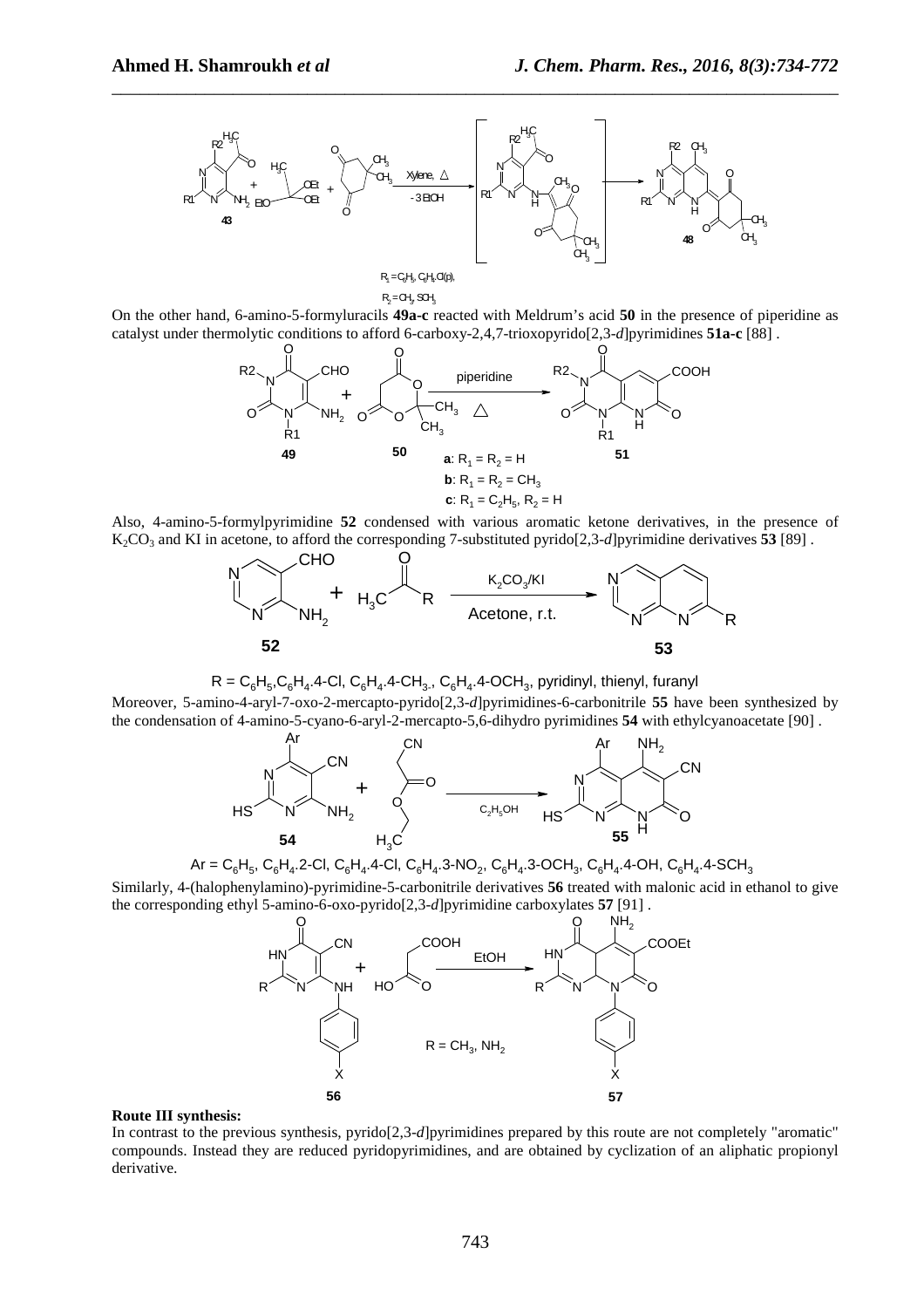So, the propionitrile derivative **58** yielded the pyrido[2,3-*d*]pyrimidines **59** and **60** when treated with ammonia or methylamine respectively [92,93] .

\_\_\_\_\_\_\_\_\_\_\_\_\_\_\_\_\_\_\_\_\_\_\_\_\_\_\_\_\_\_\_\_\_\_\_\_\_\_\_\_\_\_\_\_\_\_\_\_\_\_\_\_\_\_\_\_\_\_\_\_\_\_\_\_\_\_\_\_\_\_\_\_\_\_\_\_\_\_



Also, when compounds **61** treated with ammonia yielded the pyrido[2,3-*d*]pyrimidines **62**[94].



#### **Route IV synthesis:**

A series of pyrido[2,3-*d*]pyrimidines and their polycyclic derivatives have been prepared by one-pot threecomponent reaction of 4-aminopyrimidines, aromatic aldehydes and active methylene compounds (alkyl nitriles, cyclic ketones, cyclic diketones). This efficient synthesis was done thermally with or without using catalysis, under microwave irradiation conditions or under ultrasonic irradiation (US) as a recent trend. The reaction occurs *via* an initial formation of the arylidene, from the condensation of benzaldehyde and active methylene compounds, which suffer nucleophilic attack to give the Michael adduct. Then cyclization and auto-oxidation took place to afford the fully aromatized compound.



## **1-** *Thermal synthesis without using catalysis.*

El-Gazzar *et al*,[95] has prepared a series of pyrido[2,3-*d*]pyrimidine-2-thione derivatives **34** by the one-pot reaction of the appropriate aldehyde, malononitrile and 6-aminothiouracil **16** in dimethylformamide.



 $Ar = C_6H_4$ .Cl(p),  $C_6H_4$ .CH<sub>3</sub>,  $C_6H_4$ .N(CH<sub>3</sub>)<sub>2</sub>

Hegab *et al*,[96] has obtained hexahydrocyclohepta ]5,6[ pyrido[2,3-*d*]pyrimidine-2,4-dione **63** and hexahydrocyclohepta[4,5]pyrido[2,3-*d*]pyrimidine-2,4-dione **64** during the reaction of 6-amino-1,3-dimethyluracil **1b** with equimolar amounts of cycloheptanone and appropriate benzaldehydes. The structures of products were verified by single crystal X-ray diffraction.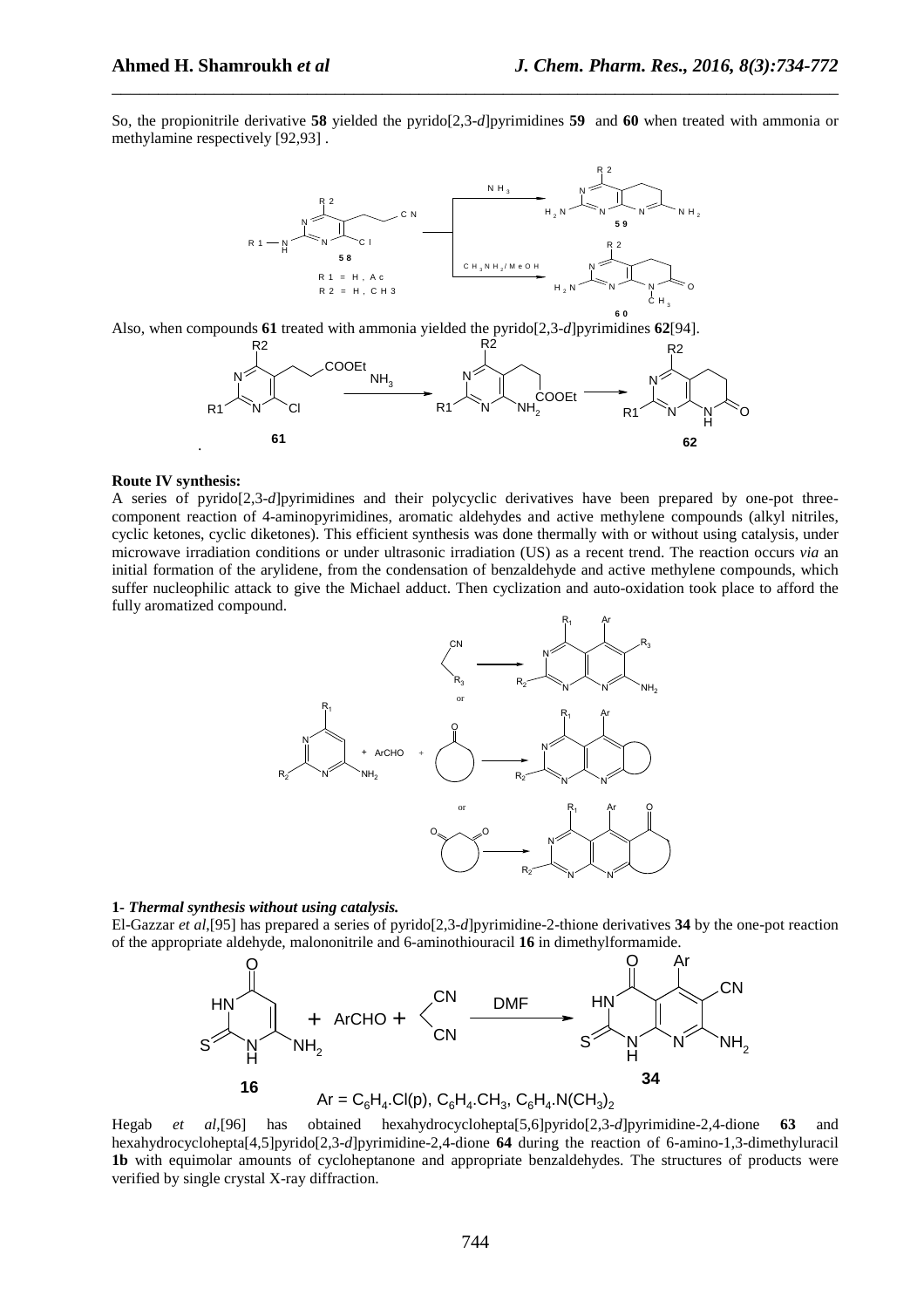



Moreover, Hassan *et al*,[97] and Tanifum *et al*,[98] reported that when 6-amino-1,3-dimethyluracil **1b** treated with an aldehydes and a cyclic 1,3-dicarbonyl compound **65**, it gave the corresponding polycyclic pyrido[2,3 *d*]pyrimidines **66**.



## **2-** *Thermal synthesis with using catalysis.*

A simple one-pot method for the preparation of pyrido[2,3-*d*]pyrimidines **34**, **68-71** from 4-aminopyrimidines **67, 1a-c** and **16,** aromatic aldehydes and active methylene compounds in the presence of 1,2–dimethyl-*N*butanesulfonic acid imidazolium hydrogen sulfate ([DMBSI]HSO<sub>4</sub>),[99] triethanolamine (TEOA),[100] α-amino acid (L-proline),[101]  $ZrO_2$  nanoparticles ( $ZrO_2$ -NPs),[102] Fe<sub>3</sub>O<sub>4</sub> nanoparticles (Fe<sub>3</sub>O<sub>4</sub>-NPs),[103] triethylbenzylammonium chloride (TEBAC) [104,105] or sodium lauryl sulfate (SDS)[106] as an efficient catalyst is described.

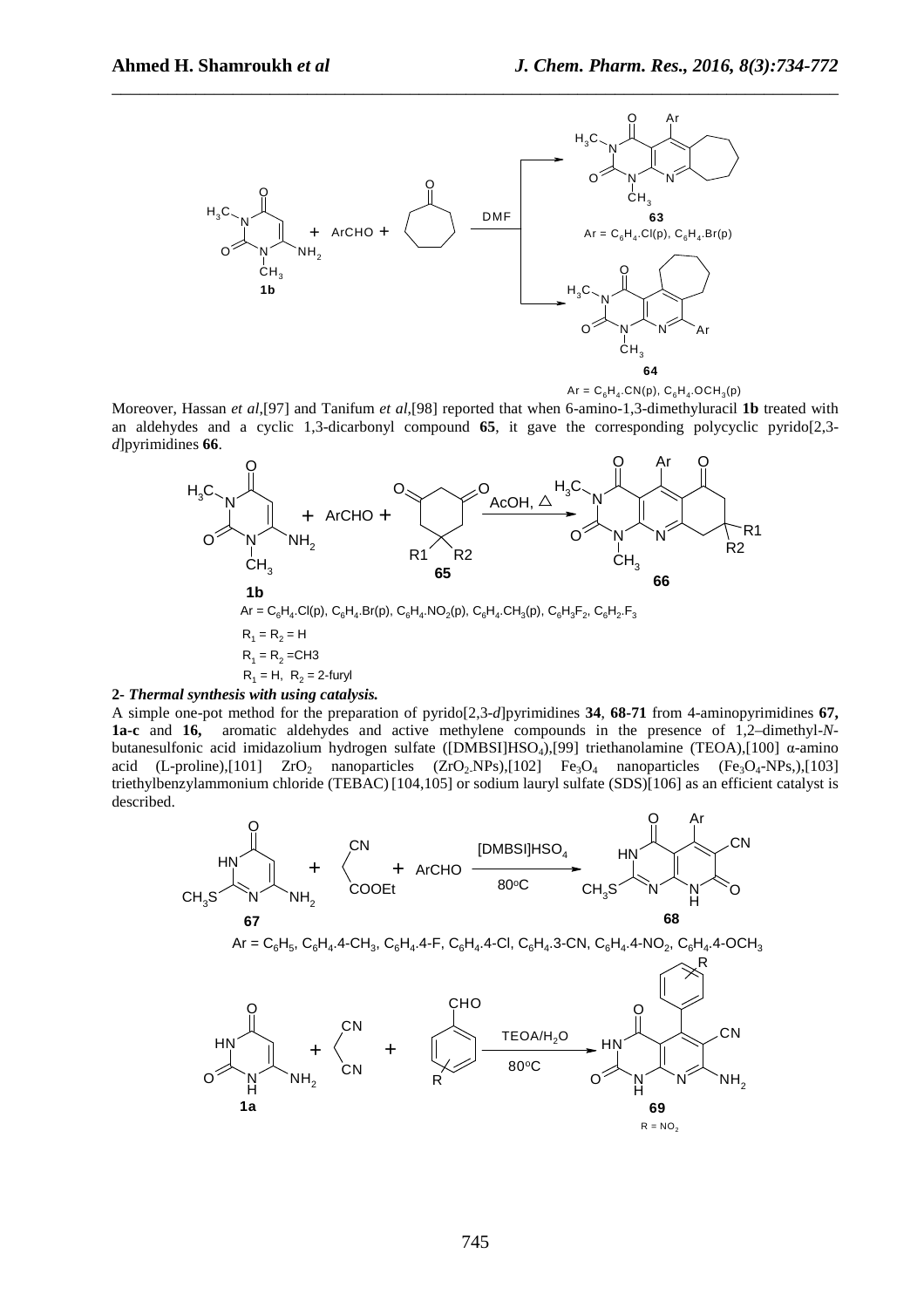

#### **3-** *Synthesis under microwave irradiation conditions*

The utility of microwave energy in synthetic organic chemistry has been increasingly recognized in recent years.[107,108] MWI-irradiated multi-component reactions have some advantages such as environmentally friendly, improving the bond forming efficiency (BFE), time saving, and experimental simplicity. Thus, when 6-aminouracil derivatives **1a-c** were treated with benzaldehydes and malononitrile under microwave irradiation at 60% power and 120°C in a reactor for 5 min, it gave pyrido[2,3-*d*]pyrimidines **72** with 90-93% yields [109-111] .



Under identical conditions, Quiroga *et al*,[112] synthesized the 6-cyano-5,8-dihydropyrido[2,3-*d*]pyrimidine-4(3*H*) ones **74** *via* three component condensation of 6-amino pyrimidne-4-ones **73**, benzaldehyde and β-amino crotonitrile or benzoylacetonitrile.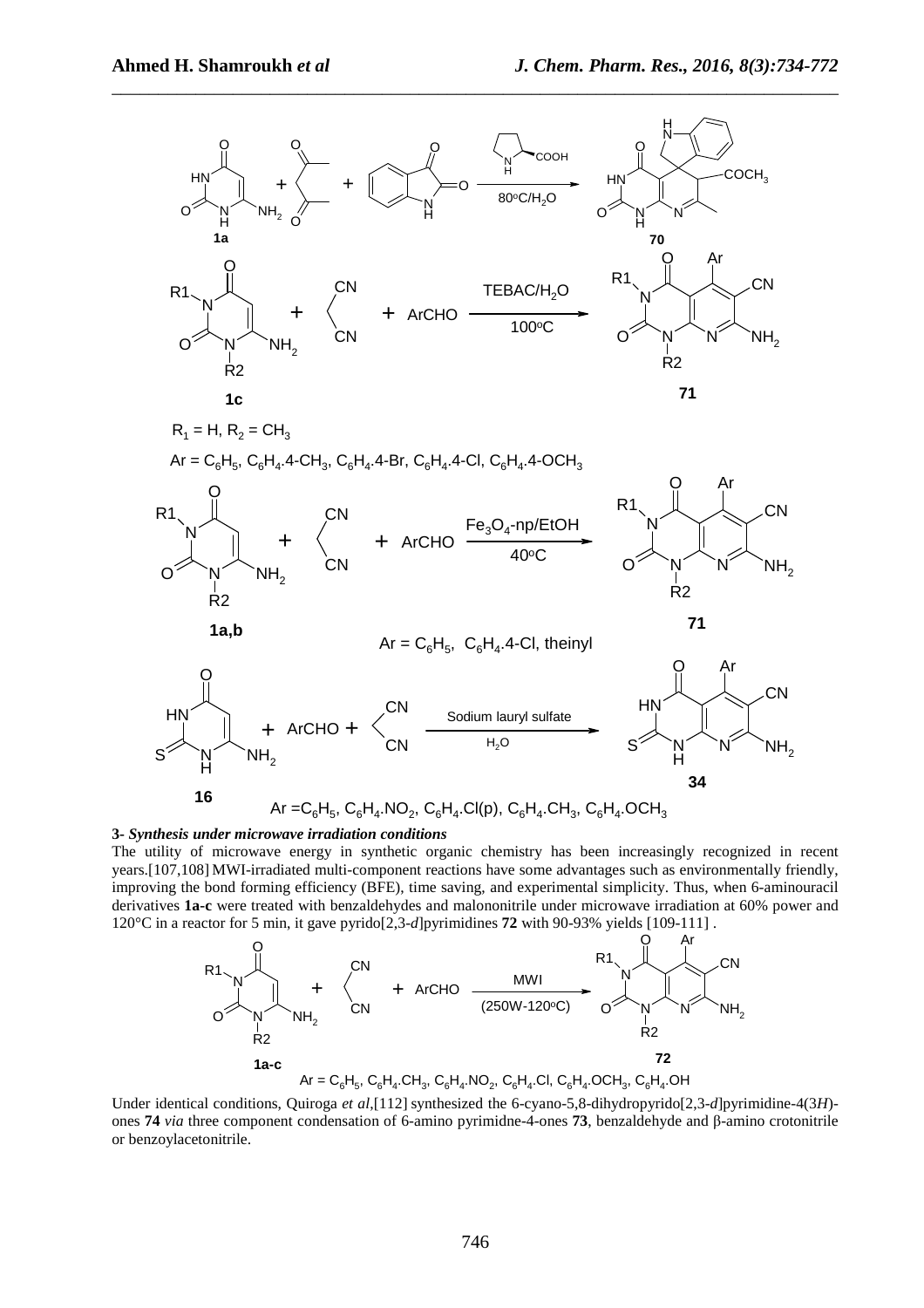

On the other hand, pyrido[2,3-d]pyrimidines **75** has been prepared *via* one-pot three-component reaction of 4 aminouracils, alkyl nitriles and triethylorthoformate (instead of aldehydes) under microwave irradiation [113,114] .



#### **4-** *Synthesis under ultrasonic irradiation conditions*

Under ultrasonic irradiation conditions, a series of pyrido[2,3-*d*]pyrimidine derivatives have been reported.[115,116] Thus, Tu *et al*. synthesized a series of pyrido[2,3-*d*]pyrimidine derivatives **76** *via* one-pot condensation reaction of an aldehyde, tetrahydrofuran-2,4-dione, and 2,6-diaminopyrimidin-4(3*H*)-one in ethylene glycol under ultra sonic irradiation without catalyst [116] .



#### **(ii) Fusion of the pyrimidine ring onto the pyridine ring system**

Another major approach for the synthesis of pyrido[2,3-*d*]pyrimidines involves the use of the appropriately substituted pyridine derivatives as starting material. A wide variety of pyrido[2,3-*d*]pyrimidine derivatives were prepared starting from: 2- aminonicotinonitril, ethyl 2-aminonicotinates, 2-aminonicotinic acids, 2 aminonicotinamides and another pyridine derivatives.

#### *a) 2- Aminonicotinonitril:-*

A series of pyrido[2,3-*d*]pyrimidine derivatives *viz* 4-amino-pyrido[2,3-*d*]pyrimidines **78**,[117-121] 4-aminopyrido[2,3-d]pyrimidins **79**, [117,119,120] have been synthesized by the condensation reaction of 2-amino-4,6 disubstituted pyridine carbonitriles **77** with formamide, urea and thiourea, respectively.

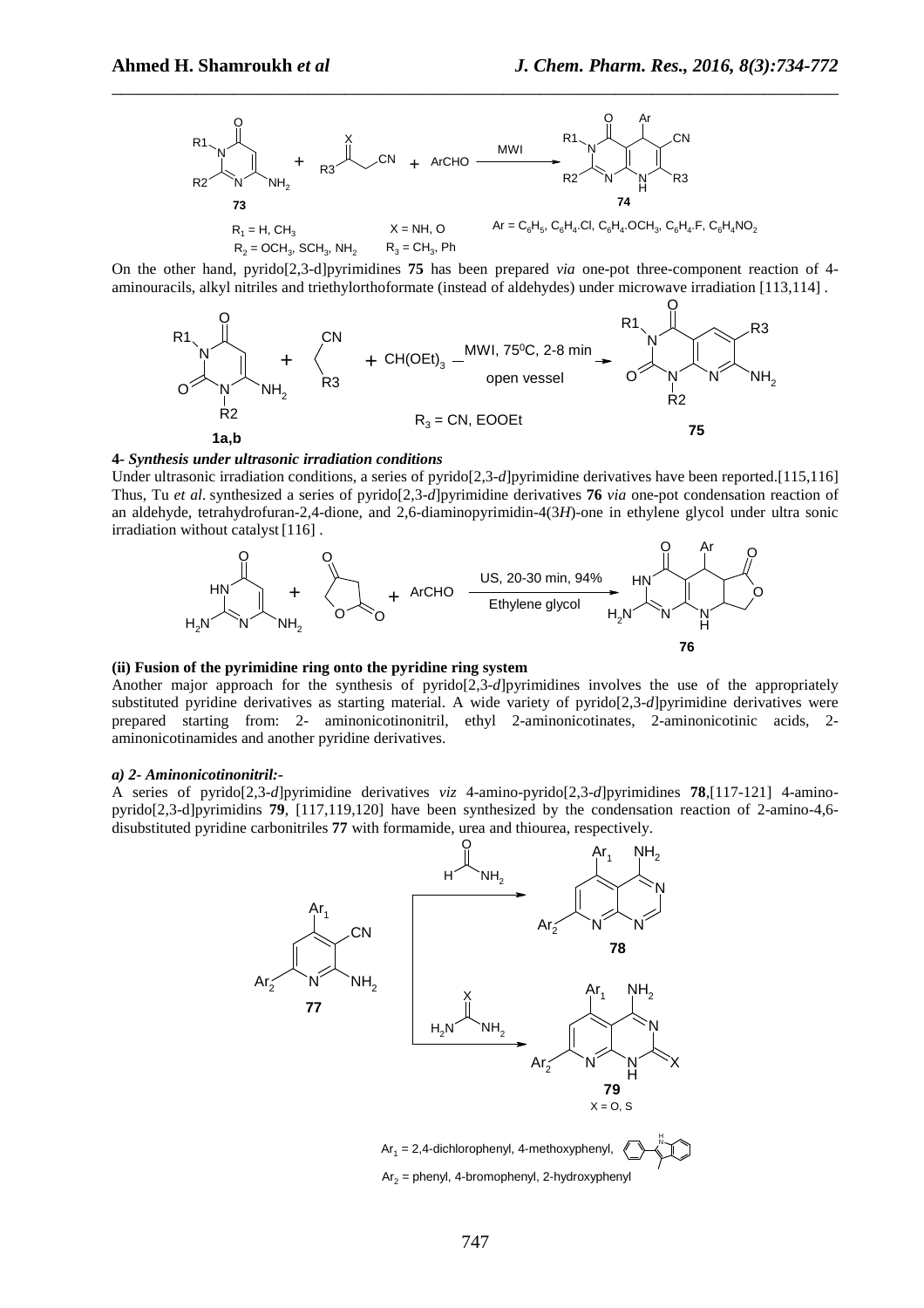Also, 4-imino-pyrido[2,3-*d*] pyrimidin-2-thiones **80**,[122] pyrido[2,3-*d*]pyrimidine-2,4-(1*H*,3*H*) dithiones **81**,[122- 124] and 4-imino-pyrido[2,3-*d*] pyrimidin-2-ones **82[120]** were prepared using the 2-amino-pyridine-3-carbonitrile **76** *via* the reaction with phenylisothiocyanate, carbon disulphide and phenylisocyanate, respectively. While, pyrido[2,3*d*]pyrimidine-2,4(1*H*,3*H*)diones **83[**125] were obtained eoc-friendly *via* condensation of compound **76** with phenylisocyanate, adsorbed over K-10 montmorillonite clay or alumina, and irradiated under microwaves.

\_\_\_\_\_\_\_\_\_\_\_\_\_\_\_\_\_\_\_\_\_\_\_\_\_\_\_\_\_\_\_\_\_\_\_\_\_\_\_\_\_\_\_\_\_\_\_\_\_\_\_\_\_\_\_\_\_\_\_\_\_\_\_\_\_\_\_\_\_\_\_\_\_\_\_\_\_\_



Ar<sub>1</sub> = 2,4-dichlorophenyl, 4-methoxyphenyl, 4-chlorophenyl, trimethoxyphenyl, methyl, cyclohexyl, furyl, indolyl Ar<sub>2</sub> = phenyl, 4-bromophenyl, 2-hydroxyphenyl, naphthyl, pyridyl

Moreover, pyrido[2,3-*d*]pyrimidin-4-(3*H*)-ones **84[**118,124] and dihydro-pyrido[2,3-*d*]pyrimidin-4-(3*H*)-one **86** [15] were obtained *via* cyclization of compound **76** and **85** with formic acid, respectivily. It is believed that the nitrile group was converted into amide *via* hydrolysis followed by cyclization and Dimroth rearrangement took place to furnish the final fused pyridopyrimidinone adduct [126] .



Also, treatment of compound **76** with triethyl orthoformate or triethyl orthoacetate in acetic anhydride afforded the methanimidates **87** which gave the 3-phenylamino-4-imino-pyrido[2,3-*d*]pyrimidines **88** upon treatment with phenyl hydrazine[122].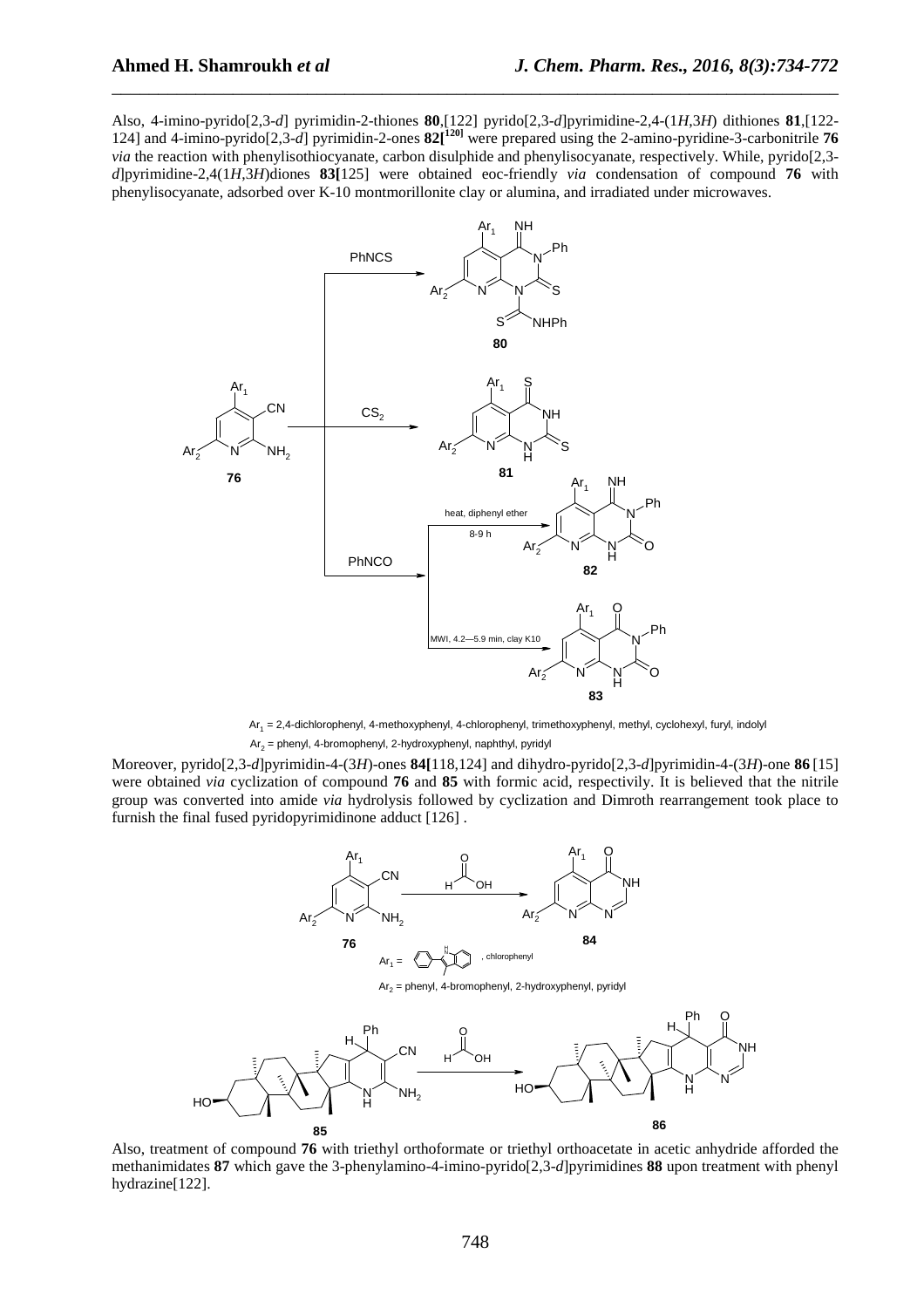

 $Ar<sub>1</sub>$  = trimethoxyphenyl,  $Ar<sub>2</sub>$  = phenyl,  $R$  = H, CH<sub>3</sub>

#### *b) Ethyl 2-aminonicotinates:-*

The 2-amino-5-arylazonicotinates **89** reacted with dimethylformamide dimethylacetal (DMF-DMA) to yield the corresponding amidines **90** which treated with ammonia in refluxing acetic acid to yield the corresponding pyrido[2,3-*d*]pyrimidine derivatives **91**.[127] Furthermore, fusion of the azonicotinates **89** with thiourea afforded the corresponding pyrido[2,3-*d*]pyrimidine derivatives **92 [**127].



Moreover, substituted 4-oxo-2-thiopyranopyridopyrimidines **95** [128] were synthesized either by boiling ethanolic solutions of 2-amino-3-ethoxycarbonylpyrano[4,3-*b*]pyridine **93** with the isothiocyanates with subsequent heterocyclization of the 2-(N'-R-thioureido) derivatives **94** under the influence of KOH; or by condensation of pyranopyridine **93** with the isothiocyanates at 130-140°C.



#### *c) 2-aminonicotinic acid:-*

The thermal cyclization of commercially available 2-aminonicotinic acid (**96**) and urea produced pyrido[2,3 *d*]pyrimidine-2,4-diol (**97**) [129]. Furthermore, interaction of alkyl[11] or aryl chloride[130] with 2-aminonicotinic acid (**96**) in pyridine, gave pyrido[2,3-*d*][1,3]oxazin-4-ones (**98**) which in turn reacted with amines to give a series of pyrido[2,3-*d*]pyrimidin-4(3*H*)-ones **99** with different substituents at position 2 and 3 [11,130] .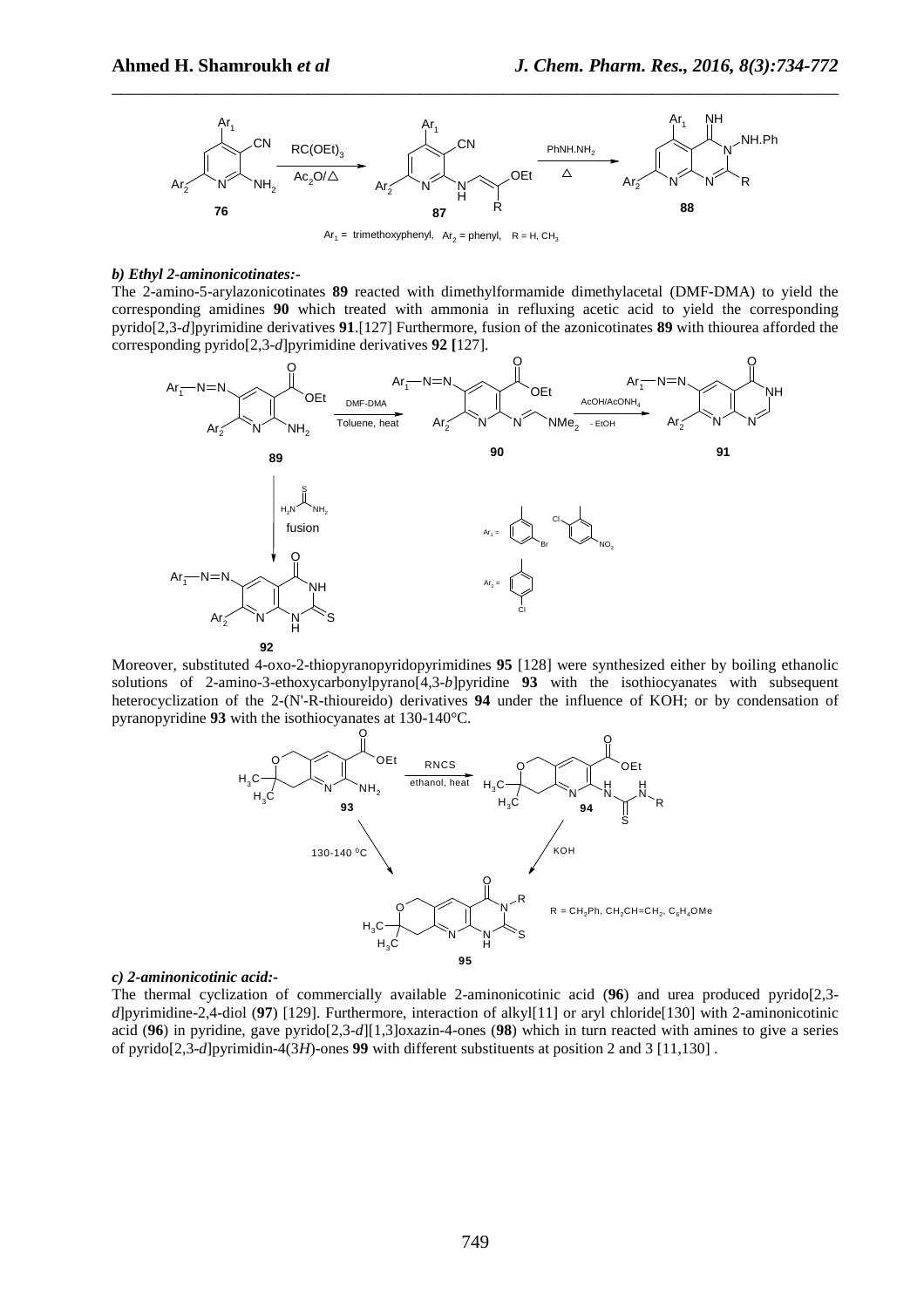

 $R_2$  = phenyl, tolyl, H, -NH<sub>2</sub>, -OH

#### *d) 2-Aminonicotinamides:-*

Also, pyrido[2,3-*d*]pyrimidin-4(3*H*)-one derivatives **101** were synthesized *via* fusion of 2‐aminopyridine‐3‐carboxamide derivative **100** with triethyl orthoformate, acetic anhydride or benzoyl chloride [131] .



# *e) Another pyridine derivatives:-*

Galve *et al*,[132] synthesized 3-*N*-aryl substituted 2-amino-4-imino-5,6-dihydropyrido[2,3-*d*]pyrimidin-7(8*H*)-ones **104**, from treatment of 2-methoxy-6-oxo-1,4,5,6-tetrahydropyridine-3-carbonitriles **102** with an aryl substituted guanidine **103** in 1,4-dioxane, which undergoes the Dimroth rearrangement to the 2-arylamino- pyridopyrimidine **105** by heating in NaOMe/MeOH.



Similarly, addition of amidine **107** to the 2-chloronicotinonitrile **106** affords the 4-aminopyridopyrimidine derivatives **108** which could be hydrolyzed to the pyridopyrimidinone **109** with methanesulfonic acid in high yield [133] .



On the other hand, It was found that refluxing of 2-Methoxy-5-nitronicotinamide (**110**) in methanol in the presence of sodium methoxide afforded 2-(2-methoxy-5-nitropyridin-3-yl)-6-nitropyrido[2,3-*d*]pyrimidin-4-one (**111**) [134] .



#### **(iii) Acyclic Intermediates**

Synthesis of 5,6-dihydropyrido[2,3-*d*]pyrimidine derivatives directly from acyclic precursors, in which the pyrimidine and pyridine rings were constructed simultaneously, has been reported.[**135-138]** Ethyl cyanoacetate was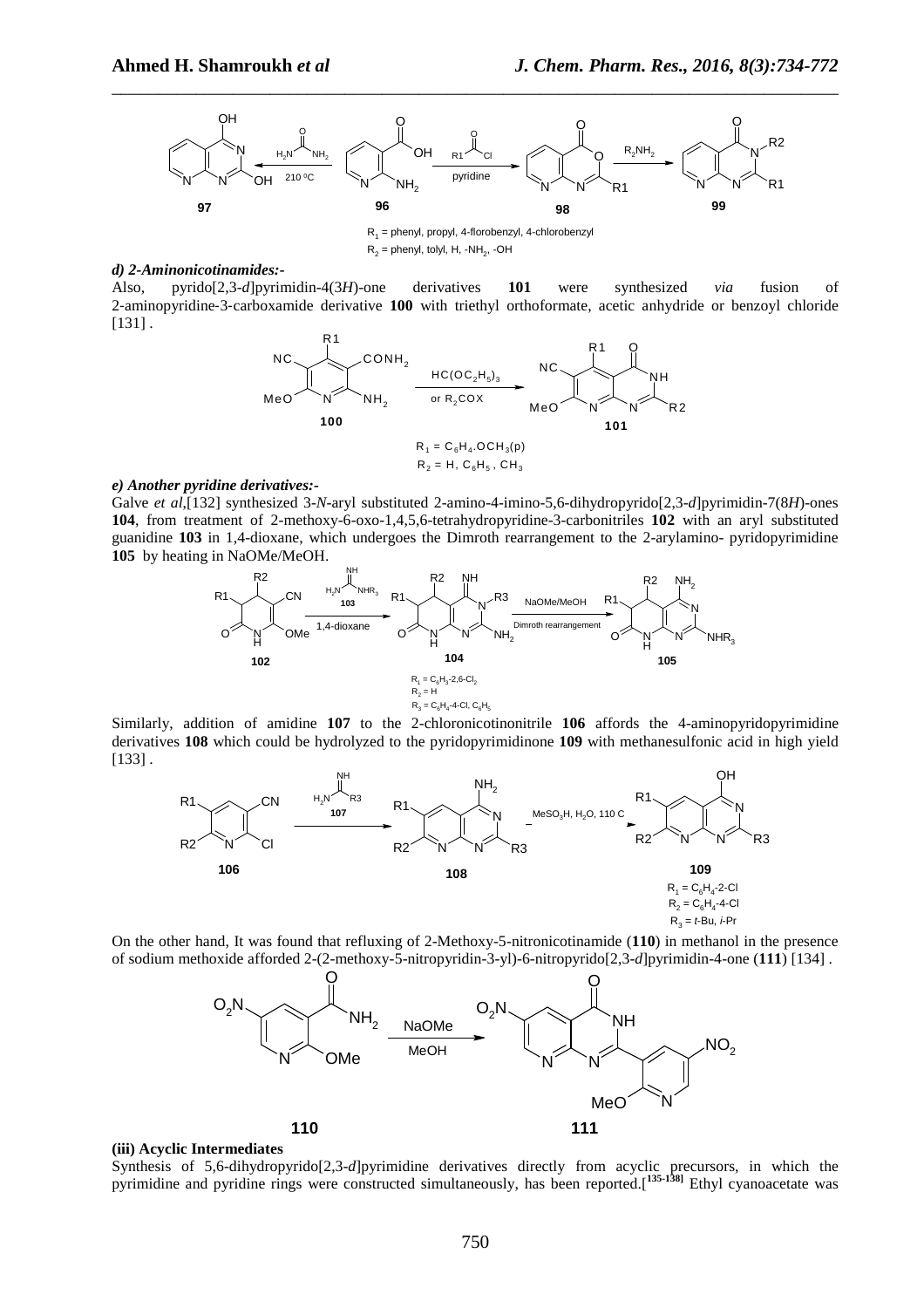reacted with ethyl acrylates forming diethyl-2-cyanoglutarates 112 which treated with guanidine in ethanol to afford 2-amino-5,6-dihydropyrido[2,3-*d*]pyrimidin- 4,7-dione **113** [135] .

\_\_\_\_\_\_\_\_\_\_\_\_\_\_\_\_\_\_\_\_\_\_\_\_\_\_\_\_\_\_\_\_\_\_\_\_\_\_\_\_\_\_\_\_\_\_\_\_\_\_\_\_\_\_\_\_\_\_\_\_\_\_\_\_\_\_\_\_\_\_\_\_\_\_\_\_\_\_



In the same manner, Mont *et al*,[<sup>132,136]</sup> described an efficient 3-component reaction providing 4-amino or 4oxopyrido[2,3-*d*]pyrimidines **114** in a one-pot microwave- assisted cyclocondensation of α,β-unsaturated esters, amidine systems and malononitrile or methyl cyanoacetate [136, 137] .



Similarly, a pyrido[2,3-*d*]pyrimidine derivatives **115** was obtained in a one-pot synthesis from diethyl ethoxymethylidenemalonic acid, cyanothioacetamide, and allyl bromide [138 ] . The probable reaction scheme is show as follows.



# **4- Reactions of pyrido[2,3-d]pyrimidines**

# **(i) Reactions carried out on the pyrimidine ring**

Treatment of pyrido[2,3-*d*]pyrimidinones or -pyrimidindiones with phosphorous oxychloride (POCl<sub>3</sub>) is a simple procedure used widely in preparing chlorinated pyrimidine final products or intermediates for further transformations. Starting from 2-substituted 4-oxo-3,4-dihydropyrido[2,3-*d*]pyrimidine **116**, upon refluxing with phosphoryl chloride (POCl<sub>3</sub>) in presence of dimethylformamide (DMF), yielded the corresponding key 4-chloro intermediates **117**, which were reacted either with phenylalkylamines to give the 4-(4-phenylalkylamino) pyrido[2,3-*d*]pyrimidines **118 [**9] or with ketone carbanions such as, acetone and acetophenone to give compounds **119** [139] .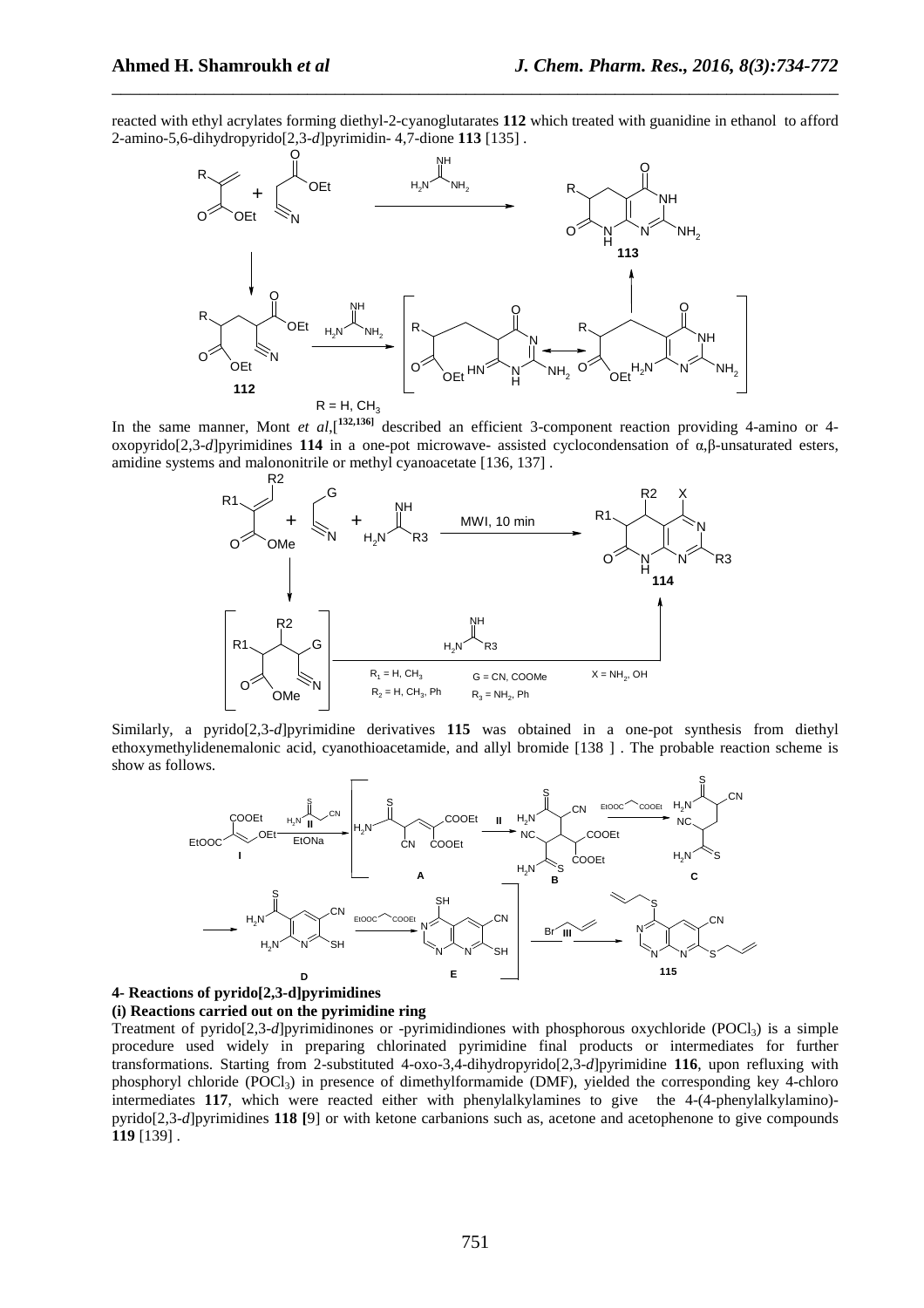

Moreover, the commercially available pyrido[2,3-*d*]pyrimidine-2,4-dione (**97**) reacted with phosphoryl chloride, under the same condition, to give the corresponding dihalides **120** which were further reacted with the appropriated amines to afford *N*substituted 2-(piperazin-1-yl)pyrido[2,3-*d*]pyrimidin-4-amine **121[**129] or *N*,*N'*-disubstituted pyrido[2,3-*d*]pyrimidin-2,4-diamine **122** [9] according to the condition of the reaction.



Alkylation of 2-thioxo-pyrido[2,3-*d*]pyrimidin-4(1*H*)-ones **123** took place at position 2 with alkyl halide in ethanolic sodium hydroxide (4N), [16, 79] anhydrous sodium acetate/ethanol [140] or  $K_2CO_3/DMF$  [78,141] to yield 2alkylthiopyrido[2,3-*d*]-pyrimidine-4-one derivatives **124**.

The thioxo-derivatives **123** were converted into their potassium salts **125,** by using KOH in acetone, which were stirred at room temperature for long time with 1-bromo-2,3,5-tri-O-acetyl-α-D-arabinofuranose to yield the *S*glycosylated nucleosides 126.[16] While, Interaction of compounds 123 with hexamethyldisilazane ((Me<sub>3</sub>Si)<sub>2</sub>NH) formed silyloxypyrimidine derivative **127,** which in turn treated with 1-O-acetyl-2,3,5-tri-O-benzoyl-*β*-Dribofuranose to furnish *N*-glycosylated nucleosides **128** [120] .

Hydrazinolysis of pyridopyrimidin -2- thiones **123** with hydrazine hydrate (80%) in pyridine afforded the sulfur free compound identified as 2-hydrazino-pyrido[2,3-*d*]pyrimidin-3-one **129**. Compound **129** could be obtained *via* nucleophilic displacement of thioalkyl group of compound **124** with hydrazine in boiling ethanol. [79]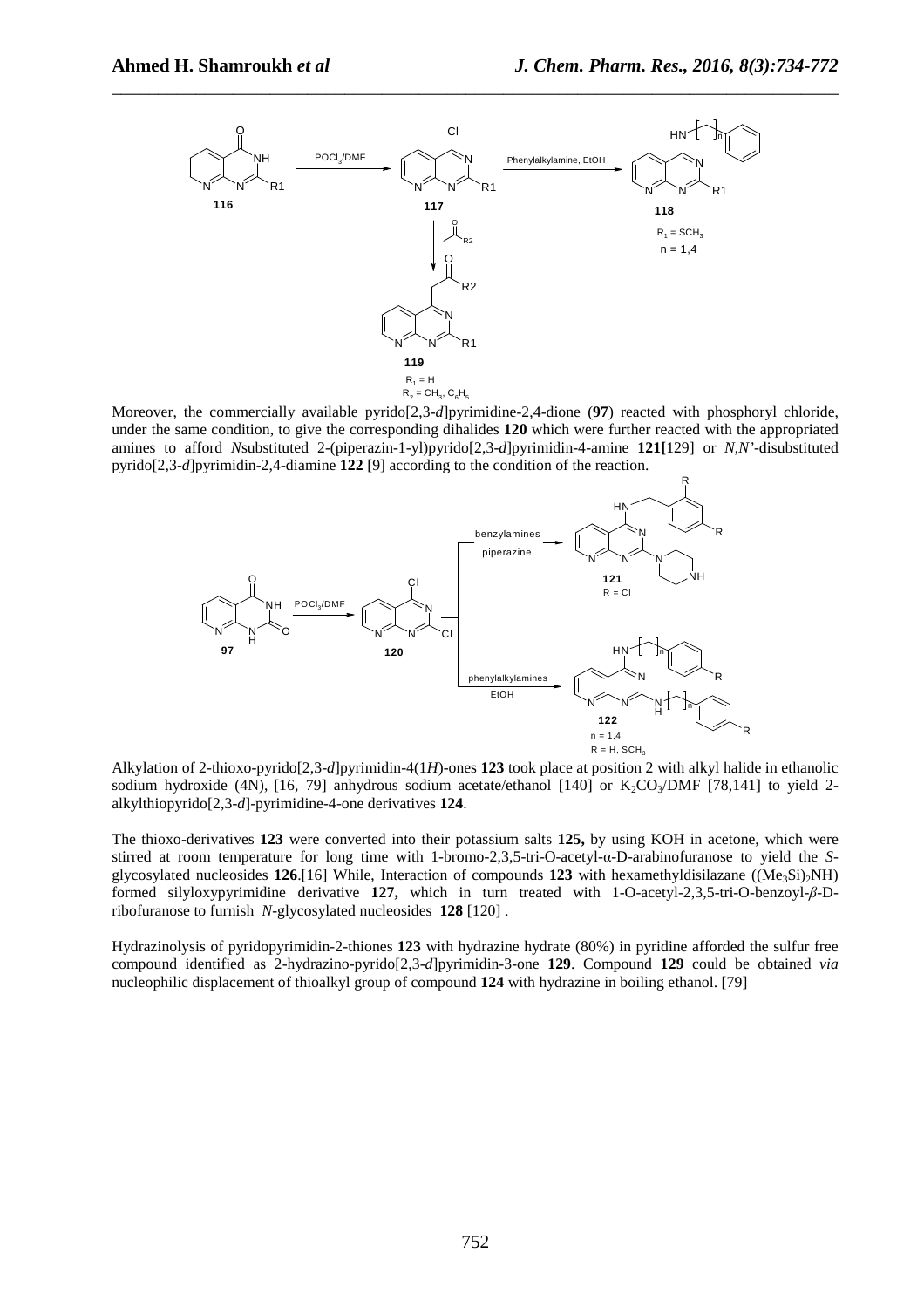

Besides aforementioned reactions, 2-thioxo-pyrido[2,3-*d*]pyrimidines **123** could be considered as a starting material for the synthesis of new polynuclear heterocycles such as pyridotriazolopyrimidins, pyridothiazolopyrimidine and pyridopyrimidothiazine derivatives. Thus, heating compound **123** with hydarzonoyl halides in boiling chloroform in the presence of triethylamine yielded the corresponding pyrido[2,3‐*d*][1,2,4]triazolo[4,3‐*a*]pyrimidin-5-one **130**.[**80,95,142]** While, refluxing of compound **123** with chloroacetyl chloride afforded pyrido[2,3-*d*]thiazolo[3,2 *a*]pyrimidine derivative **131** [75,140] .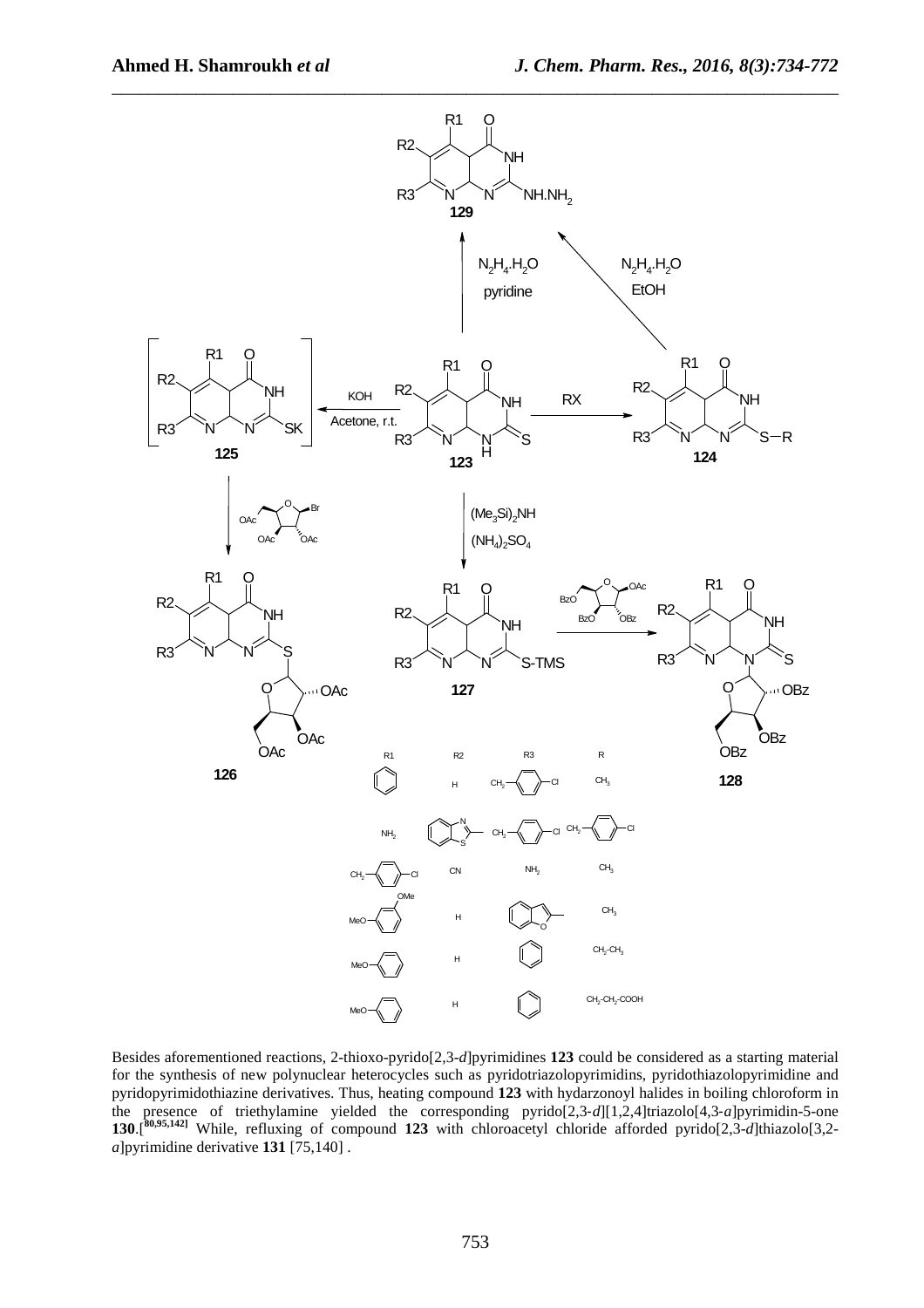

Also, pyrido[2,3-*d*]pyrimidine-2,4-dithiones **81** reacted with *β*-bromopropionic acid or chloroacetic acid in glacial acetic acid/acetic anhydride to afford pyridopyrimidothiazine **132** and pyridopyrimidothiazole **133**, respectively [124] .



A similar cyclization to tricyclic products occurred when 2-hydrazino-pyrido[2,3-*d*]pyrimidines **129** treated with one carbon donors such as phenyl isothiocyanate or carbon disulfide, formic acid, ethyl chloroformate or phenyl isocyanate, acetyl chloride and 2-cyano-4-chloro-cinnamonitrile to give pyridotriazolopyrimidine derivatives **134**- **138**, respectively [79, 140, 143, 144] .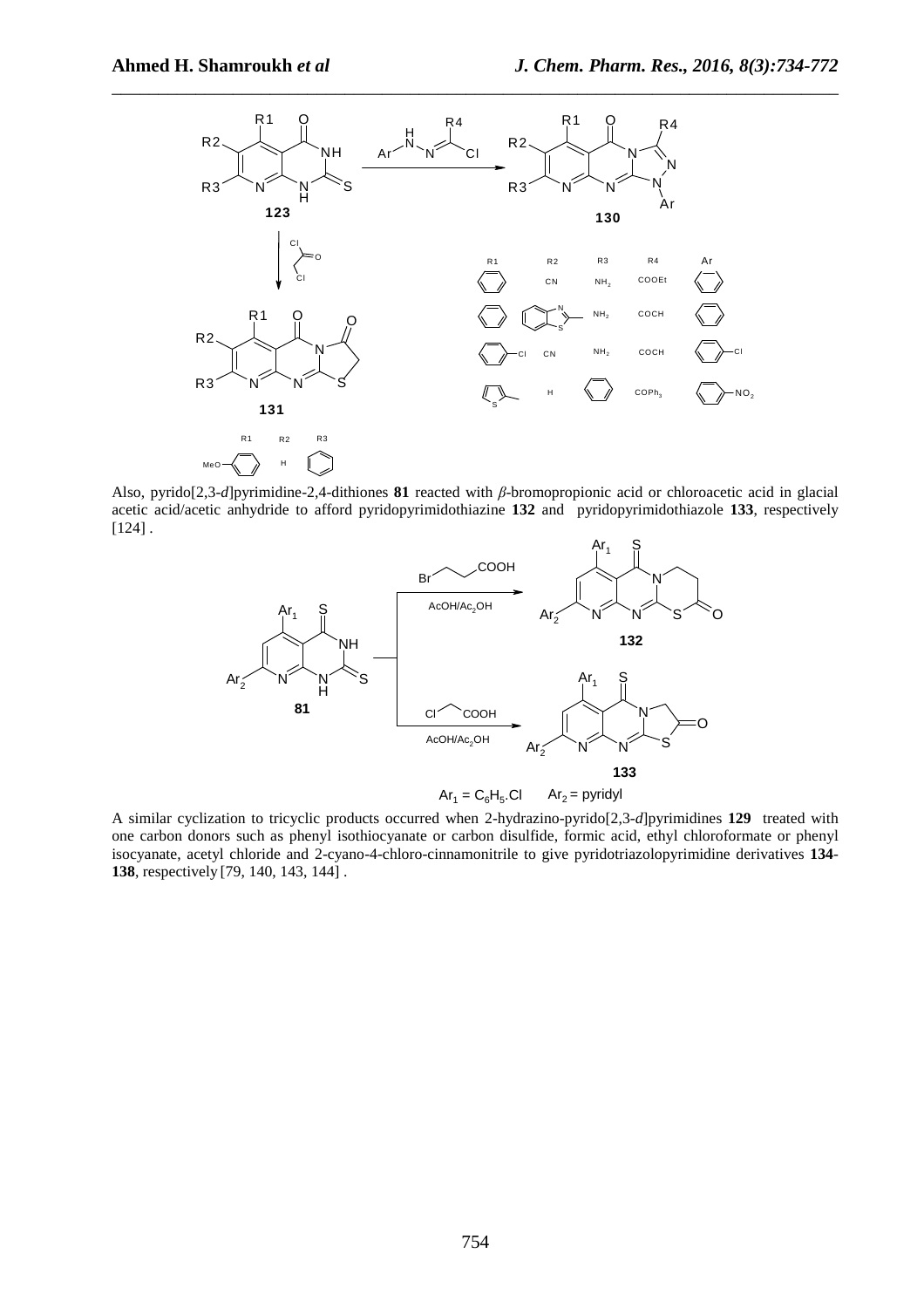

# **(ii) Reactions carried out on the pyridine rings**

Chlorination of 5-hydroxy-pyrido[2,3-*d*]pyrimidine-2,4,7-triones **7** with phosphoryl chloride gave 5,7-dichloropyrido[2,3-*d*]pyrimidine-2,4-diones **139**.[145] While compound **7** (R = H) reacted with thionyl chloride in the presence of DMF to give trichloro derivatives **140**, chlorination at position 6 along with replacement of the hydroxyl groups at C(5) and C(7) with chlorine.[146] The nitration of **7** with fuming nitric acid in acetic acid gave 6 nitropyrido[2,3-*d*]pyrimidinetriones **141**. During chlorination of the latter compound, 5,7-dichloro- derivative **142** was obtained [147] .



5-Amino- **143** and 5,7-diamino-pyrido[2,3-*d*]pyrimidine-2,4-diones **144** were prepared easily from the corresponding 5,7-dichloro-pyrido[2,3-*d*]pyrimidine-2,4-diones **139** with aliphatic and aromatic amines. The 7-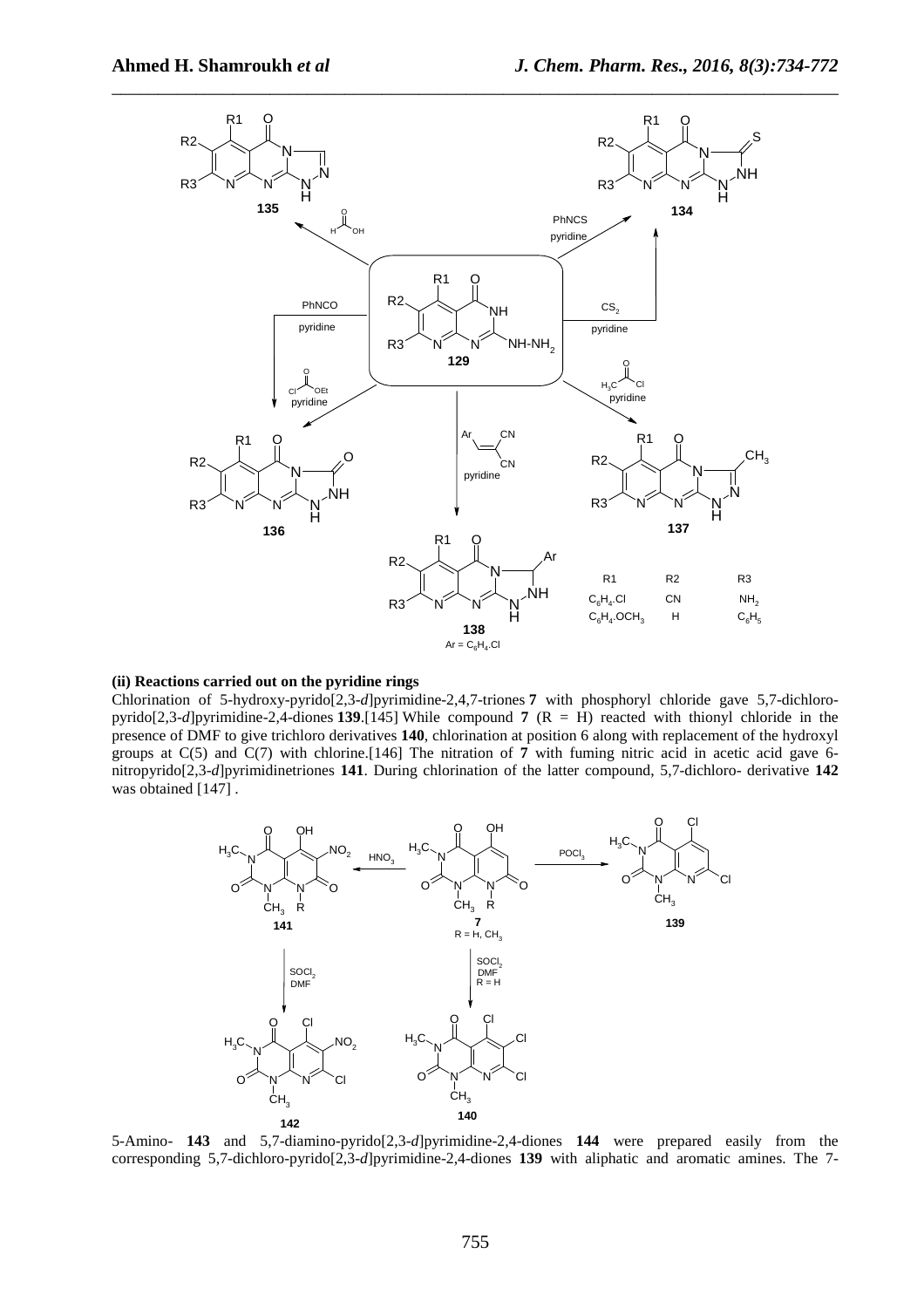monoazides **145**, obtained by azidation of the chlorides **140**, were converted to iminophosphoranes **146** by reaction with triphenylphosphane. Hydrolysis produced in one step 7-amino-pyrido[2,3-*d*]pyrimidine-2,4-diones **147** [145] .

\_\_\_\_\_\_\_\_\_\_\_\_\_\_\_\_\_\_\_\_\_\_\_\_\_\_\_\_\_\_\_\_\_\_\_\_\_\_\_\_\_\_\_\_\_\_\_\_\_\_\_\_\_\_\_\_\_\_\_\_\_\_\_\_\_\_\_\_\_\_\_\_\_\_\_\_\_\_



Substituents in position 5 and 6 of pyrido[2,3-*d*]pyrimidines give reactive synthons for cyclization reactions to polyheterocyclic systems. Thus, cyclocondensation of 5-hydroxy-pyrido[2,3-*d*]pyrimidines **7** with diethyl phenylmalonate gives pyrano[2',3':4,5]pyrido[2,3-*d*]pyrimidines **148** [147] .



Also, 5-hydroxy-6-nitro derivatives 141 cyclized to 2-alkyloxazolo [5,4:4,5] pyrido [2,3-*d*] pyrimidinetriones 149 by reduction with zinc in the presence of alkanoates. Ring opening of the oxazole ring **149** with hydrochloric acid gave the 6-amino hydrochlorides **150**, which in turn could be cyclized again with benzoic acid chlorides in the presence of polyphosphoric acid to give 3-aryloxazolo[  $5,4:4,5$ ]pyrido[2,3-d]pyrimidinetriones **151** [147].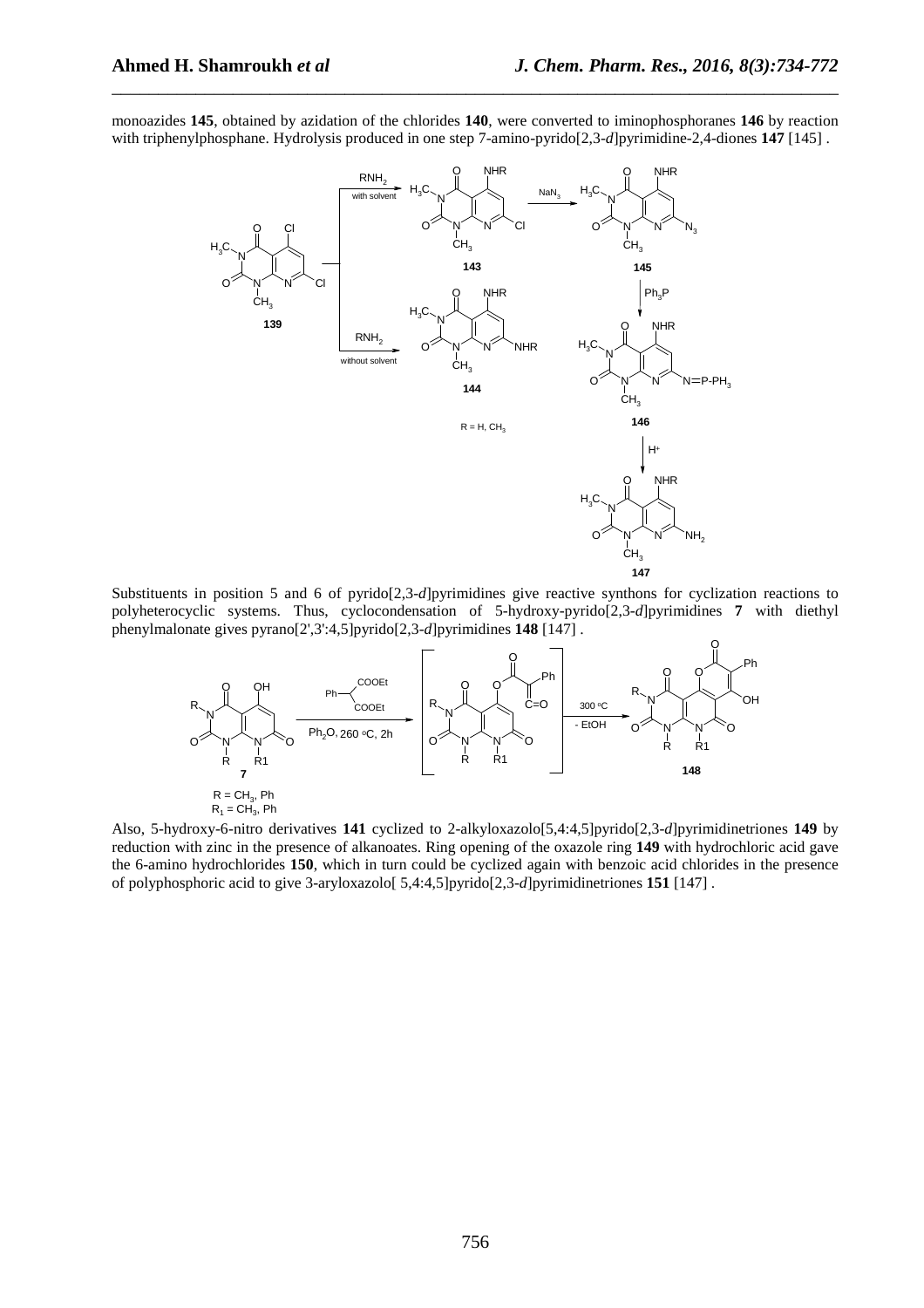

 $Ar = C_6H_5$ ,  $C_6H_4$ .OCH<sub>3</sub>,  $C_6H_4$ .CH<sub>3</sub>,  $C_6H_4$ .CI,  $C_6H_4$ .NO<sub>2</sub>

Furthermore, reaction of 5-chloro-6-formyl compounds **152** with aromatic amines gave a 1,6-naphthyridine derivatives **153**.[148] While, heating of the former compound with sodium azide in dimethylformamide gave isoxazolo[4,5:'4,'3]pyrido[2,3-d]- pyrimidines **154** [149] .



Thermal decomposition of 5-azidopyrido[2,3-*d*]pyrimidines **155,** having reactive ortho-nitro group, in refluxing bromobenzene yielded furoxans **156**. Also, desoxygenation of *N*-oxides **156** by triphenylphosphane to oxadiazolo[4,5:'4,'3]pyrido[2,3-d]pyrimidines **157** was reported [149].



Reduction of 5-substituted 6-nitropyridol[2,3-*d*]pyrimidine-2,4-dione **158** under catalytic hydrogenation, not only was the nitro group reduced but intramolecular cyclization occurred forming pyrrolo[2',3':4,5]pyrido[2,3*d*]pyrimidines **159** [150] .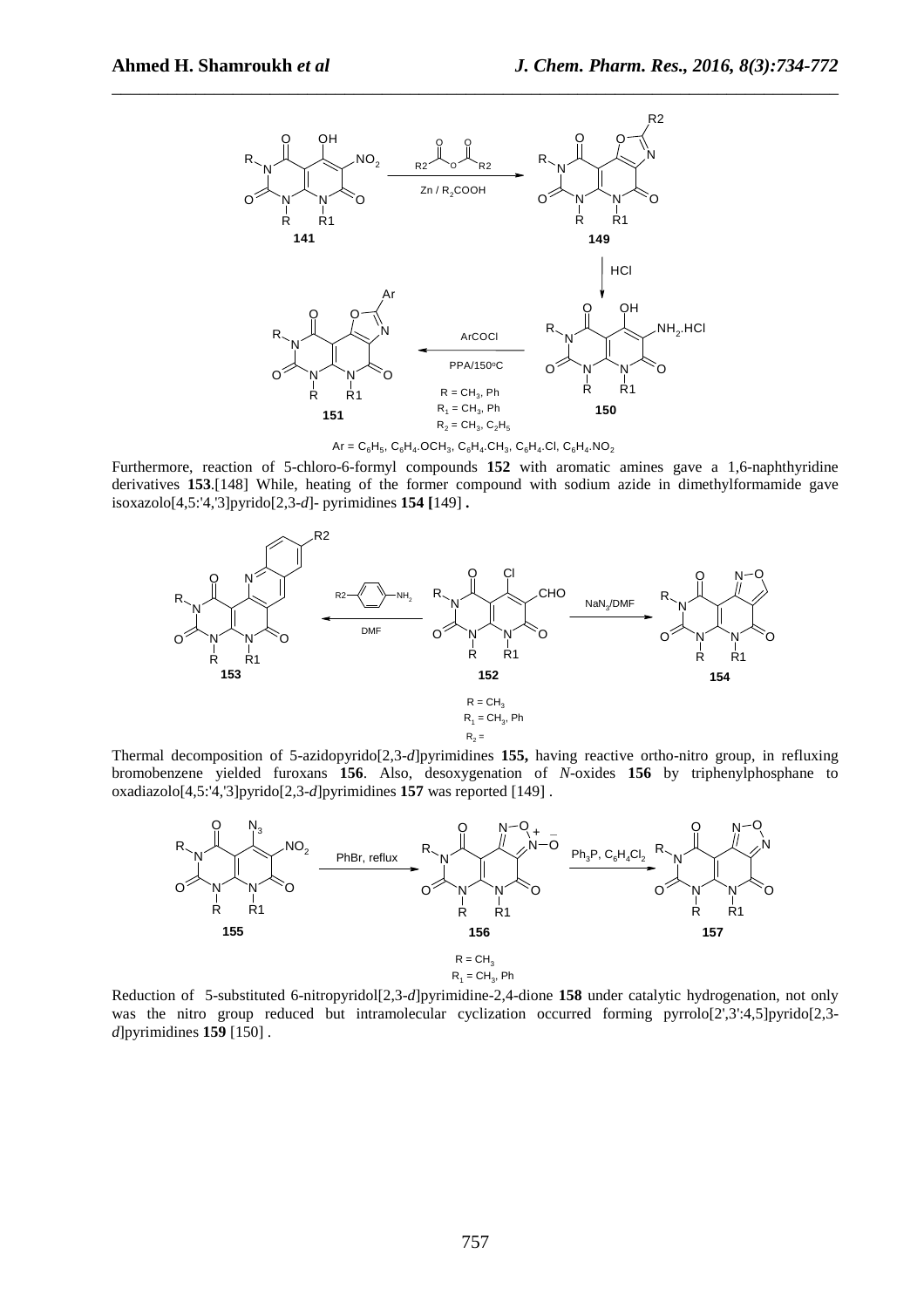

Recently, a green method for the synthesis of dihydrofuropyrido[2,3-*d*]pyrimidines **160** *via* the reaction of pyrido[2,3-*d*]pyrimidine **7**, aldehydes and 1-(2-oxo-2-phenylethyl)pyridin-1-ium bromides as a pyridinium ylide base is investigated [151] .



7-Amino-6-cyano-5-sbstituted-2-thioxopyrido[2,3-*d*]pyrimidin-4-one **34a** as a typical β-enaminonitrile derivative, reacted with different reagents such as formamide, carbon disulfide, urea, thiourea, formic and acetic acids to give the corresponding tricyclic derivatives **161-164**, respectively [77] .



# **5- Contributions of our Laboratory**

The chemistry of pyridopyrimidine derivatives has prompted many authors in the National Research Centre to study the synthesis and reactions of such compounds. Particularly, our research group gave a considerable attention for construction of new derivatives of pyrido[2,3-*d*]pyrimidines on the account of their reported biological activities. Thus, Rashad *et al*,[124] prepared compound **81**, from β-enaminonitrile derivative of pyridine with carbon disulfide, which in turn reacted with β-bromopropionic acid or chloroacetic acid to afford **132** and **133**, respectively.

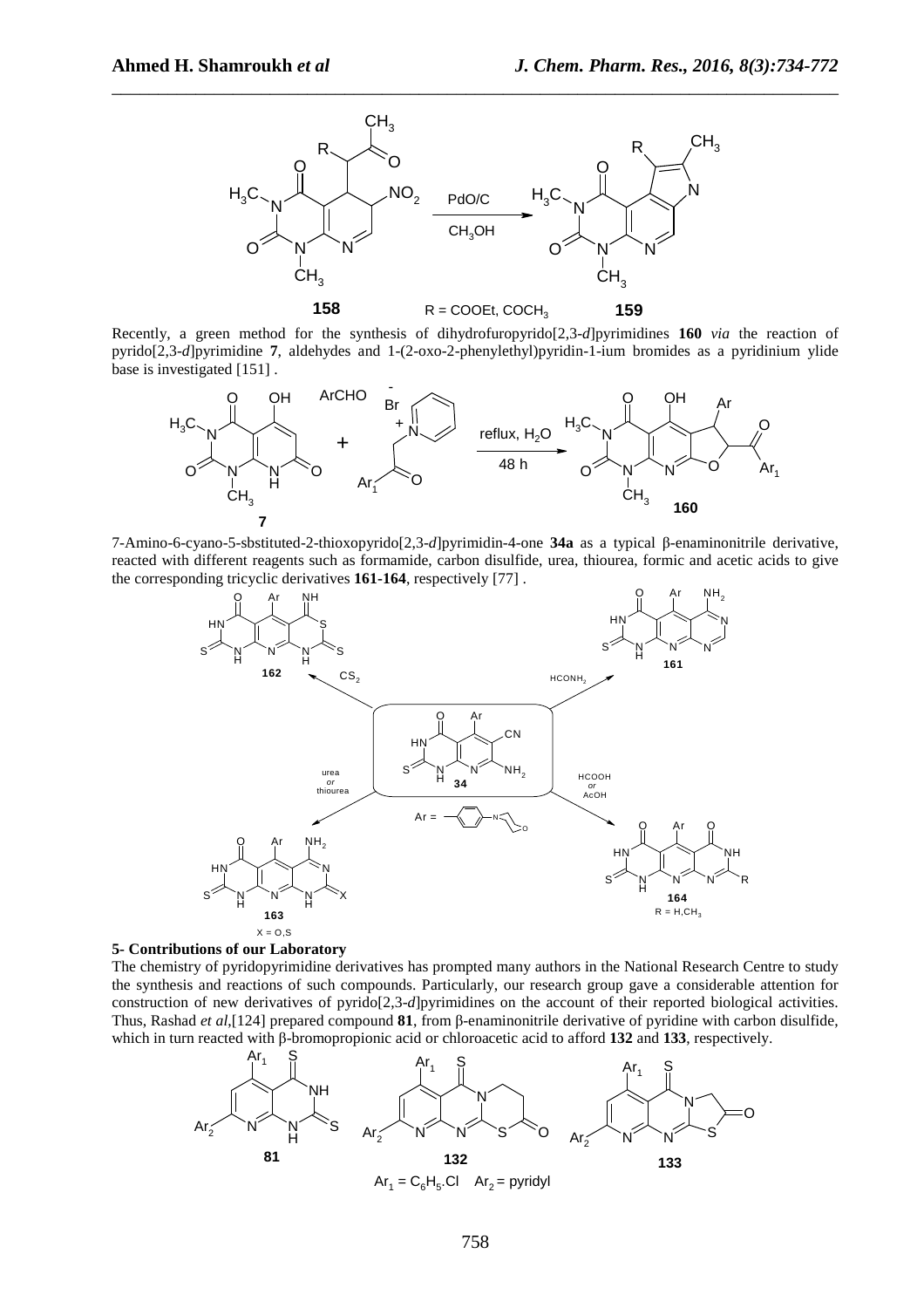Also, El-Gazzar *et al*, has prepared a series of pyrido[2,3-*d*]pyrimidine derivatives such as: compounds **18**, [75] **165,** [152] and **166** [153] *via* cyclo-condensation of α,β-unsaturated ketones and 6-aminothiouracil. While, compounds **34** [95] were prepared either by the one-pot reaction of aldehydes, malononitrile and 6-aminothiouracil or by cycloaddition of arylidenemalononitriles with 6-aminothiouracil. Moreover, the reactivity of pyridopyrimidines **34** was studied toward hydarzonoyl halides and formic acid or acetic acid to give polynuclear pyrido[2,3‐*d*][1,2,4]triazole- [4,3‐*a*]pyrimidin-5-ones **130** and pyrimido[4`,5`:4,5]pyrido[2,3-*d*]pyrimidine-4,8 diones **164** respectively [95] .

\_\_\_\_\_\_\_\_\_\_\_\_\_\_\_\_\_\_\_\_\_\_\_\_\_\_\_\_\_\_\_\_\_\_\_\_\_\_\_\_\_\_\_\_\_\_\_\_\_\_\_\_\_\_\_\_\_\_\_\_\_\_\_\_\_\_\_\_\_\_\_\_\_\_\_\_\_\_



 $Ar = C_6H_4.CI(p), C_6H_4.CH_3, C_6H_4.N(CH_3)_2$  $Ar_1 = C_6H_5$ ,  $C_6H_4$ .Cl(p),  $C_6H_4$ .OCH<sub>3</sub>,  $C_6H_4$ .NO<sub>2</sub>

While, refluxing of compounds **18** or **165** in a mixture of acetic acid, acetic anhydride, and anhydrous sodium acetate afforded the corresponding pyrido[2,3-*d*]thiazolo[3,2-*a*]pyrimidines **131** and **167**, respectively [75, 152] .



Furthermore, alkylation of compound 166 with methyl iodide followed by chlorination with POCl<sub>3</sub> give 4-chloro-2methylthio derivatives **169**. The latter product treated with hydrazine hydrate to give 2,4-dihydrazino **169** which in turn annulated to polycyclic compound **170** under effect of formic acid [153] .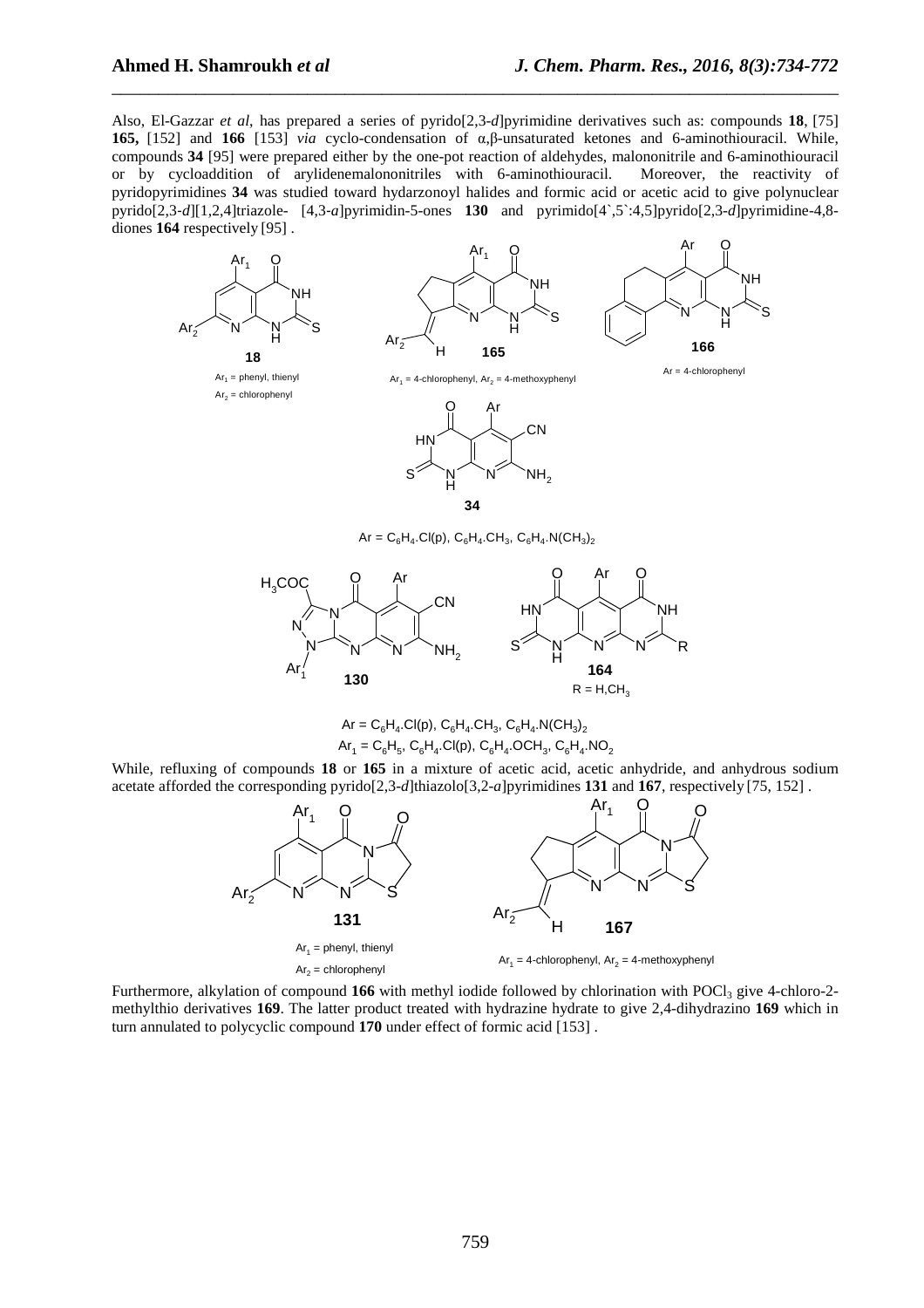

Also 2-*S*-nucleosides analogous of pyrido[2,3-*d*]pyrimidines **171** and **172** was synthesized according to reported method from compound **18** [16] .



Compounds **34**, **171** and **172** exhibited anti-inflammatory and analgesic activities with superior gastrointestinal safety profile. Interestingly these compounds showed one-third of ulcer index of the reference Aspirin and Diclofenac [16,77] .

On the other hand, Mohamed *et al*,[81] synthesized compounds **38** and **39** *via* [4+2] cycloaddition of azomethine derivatives 35 with enaminones or enaminonitrile whereas, the in vivo antitumor activity of compound 38 ( $R = 2$ thienyl, Ar = phenyl) showed moderate activity against lung carcinoma cell line (H460). Moreover, heterocyclic steroid **86[**15] was prepared and studied as a central antioxidant and anti-inflammatory agent.



**86**

Moreover, Hassan *et al*,[97] prepared a series of polycyclic pyrido[2,3-*d*]pyrimidines **173-176** (linear structures) *via* three component one pot reaction of 6-amino-1,3-dimethyluracil and 6-amino-2-methylthiouracil with an appropriate aldehydes and a cyclic ketones or cyclic 1,3-diketones.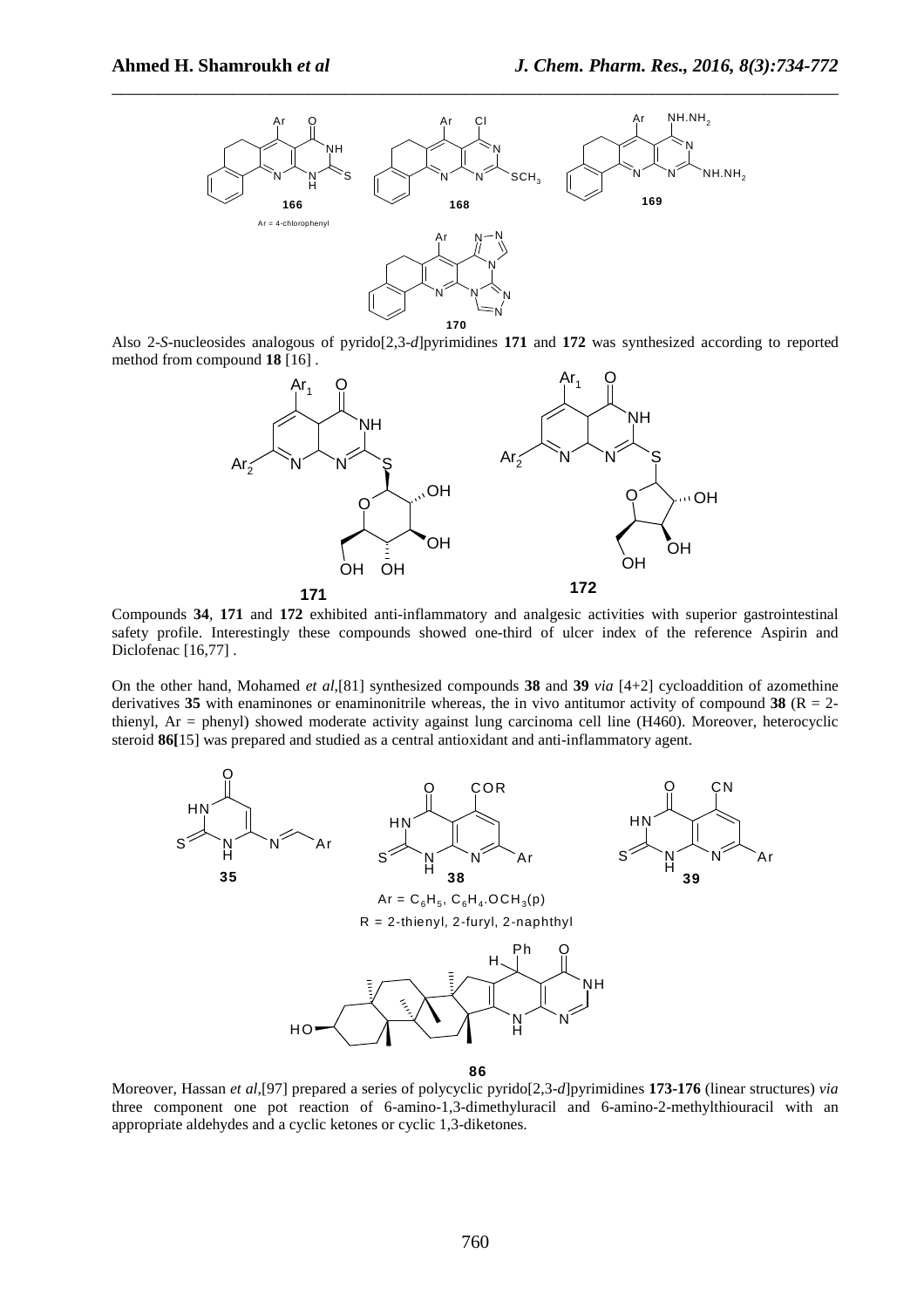

Also, Hafez *et al*,[143] prepared polynuclear heterocycles such as pyridoimidazolopyrimidines **178** and pyridotriazolopyrimidines **179** from the reaction of 2-hydrazino-pyrido[2,3-*d*]pyrimidines **177**, which obtained from hydrazinolysis of pyridopyrimidin -2- thiones **165,** with one carbon donors such as formic acid, acetic acid, potassium isothiocyanate or benzoyl chloride. Besides the evaluation of pyrazolyl pyrido[2,3-*d*]pyrimidine derivatives **180** as analgesic and anti-inflammatory agent where compound **180**  $(R = OH, R_1 = NH_2, X = H)$  revealed higher antiinflammatory activity (82.8%) than ibuprofen (79.5%) and lower ulcerogenic effect.



On the other hand, Abu-Zied *et al*, [154] treateed the 2-hydrazino derivatives **129** ( $R_1 = C_6H_5$ ,  $R_2 = H$ ,  $R_3 = C_6H_4$ .Cl) with D-xylose or D-glucose to afford the acyclic *N*-nucleoside **181**, **182** which were converted into tetra/penta Oacetate acyclic *C*-nucleoside **183**, **184** in acetic anhydride/pyridine. De-acetylation of compounds **183**, **184** afforded *C*-nucleosides **185**, **186**.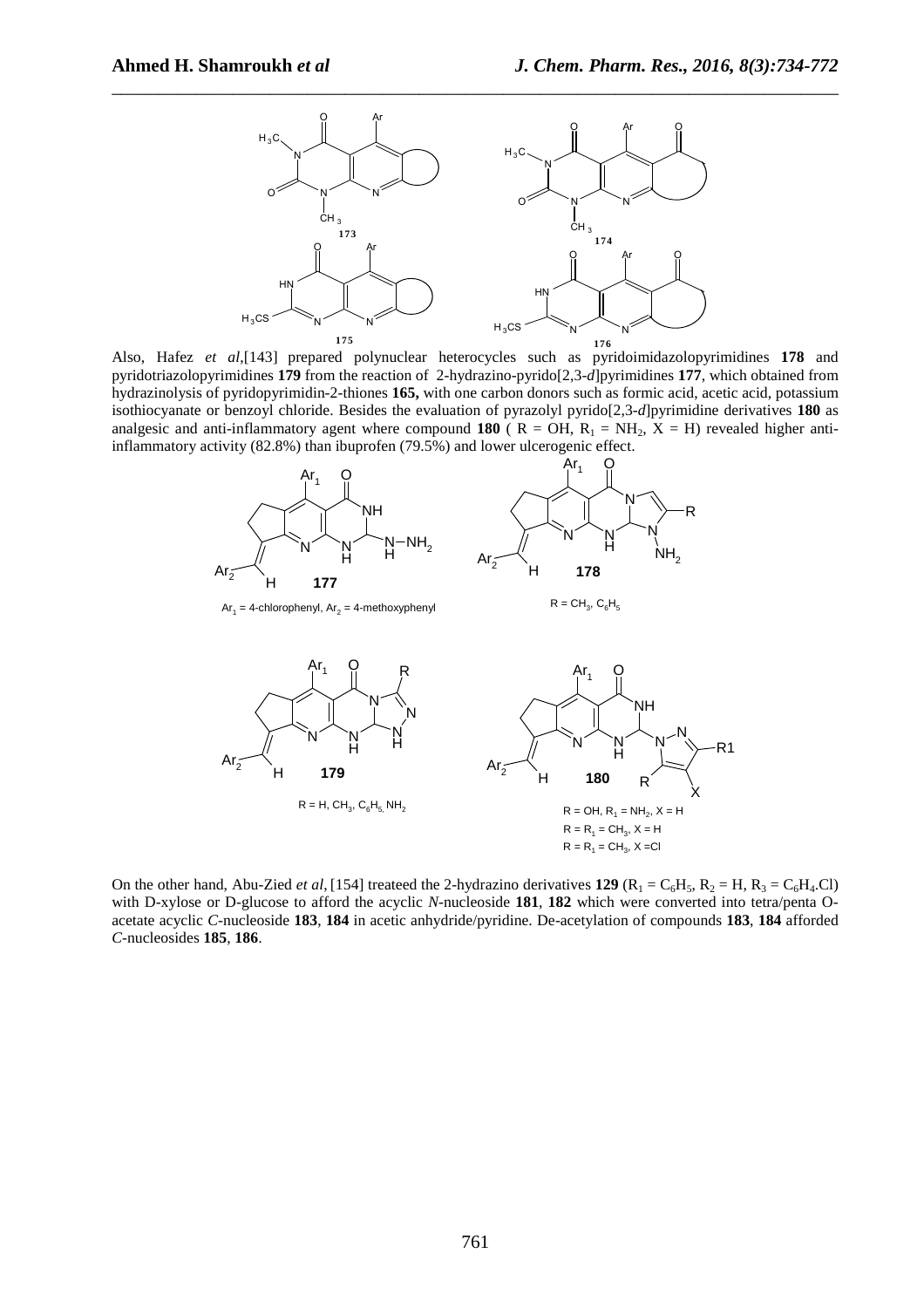

Finally, Hegab et al, [96] isolated hexahydrocyclohepta<sup>[5,6]</sup>pyrido<sup>[2,3-d]pyrimidine-2,4-dione **63** (linear structure)</sup> and hexahydrocyclohepta[4,5]pyrido[2,3-*d*]pyrimidine-2,4-dione **64** (angular structure) *via* a three-component one pot reaction of cycloheptanone, 6-amino-1,3-dimethyluracil, and aromatic aldehydes. Compound **63** was presumably formed *via* the initial formation of the α*,*β-unsaturated ketone, with a subsequent nucleophilic attack by the amino group of the uracil derivative on the carbonyl carbon of the α*,*β-unsaturated ketone intermediate, followed by cyclization. While the formation of compound **64** might be *via* the nucleophilic attack by the amino group of the uracil derivative on the methylenic carbon of the α*,*β -unsaturated ketone intermediate (Skraup and Doebner-Miller synthesis of pyridines), followed by cyclization. The structures of products were verified by single crystal X-ray diffraction.



## **6-Applications**

# **Biological and Medicinal Applications**

Pyrido[2,3-*d*]pyrimidine derivatives received considerable attention due to their pharmaceutical importance [1,9- 11,104,144] . In the last few decades, the synthesis of pyrido[2,3-*d*]pyrimidine derivatives had reported as a way to develop new simple route for synthesis of functionally substituted heterocyclic of anticipated biological activity as potential therapeutic agents. Some examples of the biological activity of pyrido[2,3-*d*]pyrimidine are displayed.

#### *(i) As Antitumor agents*

Cancer is a major health problem worldwide and the discovery of new compounds with antitumor activity has become one of the most important goals in medicinal chemistry. Chemotherapy, is one of the most commonly used treatment, aims to destroy the cancer cells with various types of chemicals. The substances used are supposed to target mainly the cancer cells, and doses are calculated to minimize the collateral damage to surrounding tissues, which does not happen. Several literatures enlightening the anticancer nature of pyrido[2,3-*d*]pyrimidines such as piritrexim (PTX), piritrexim analogs and isopiritrexim, which exhibited their antitumor activity by inhibiting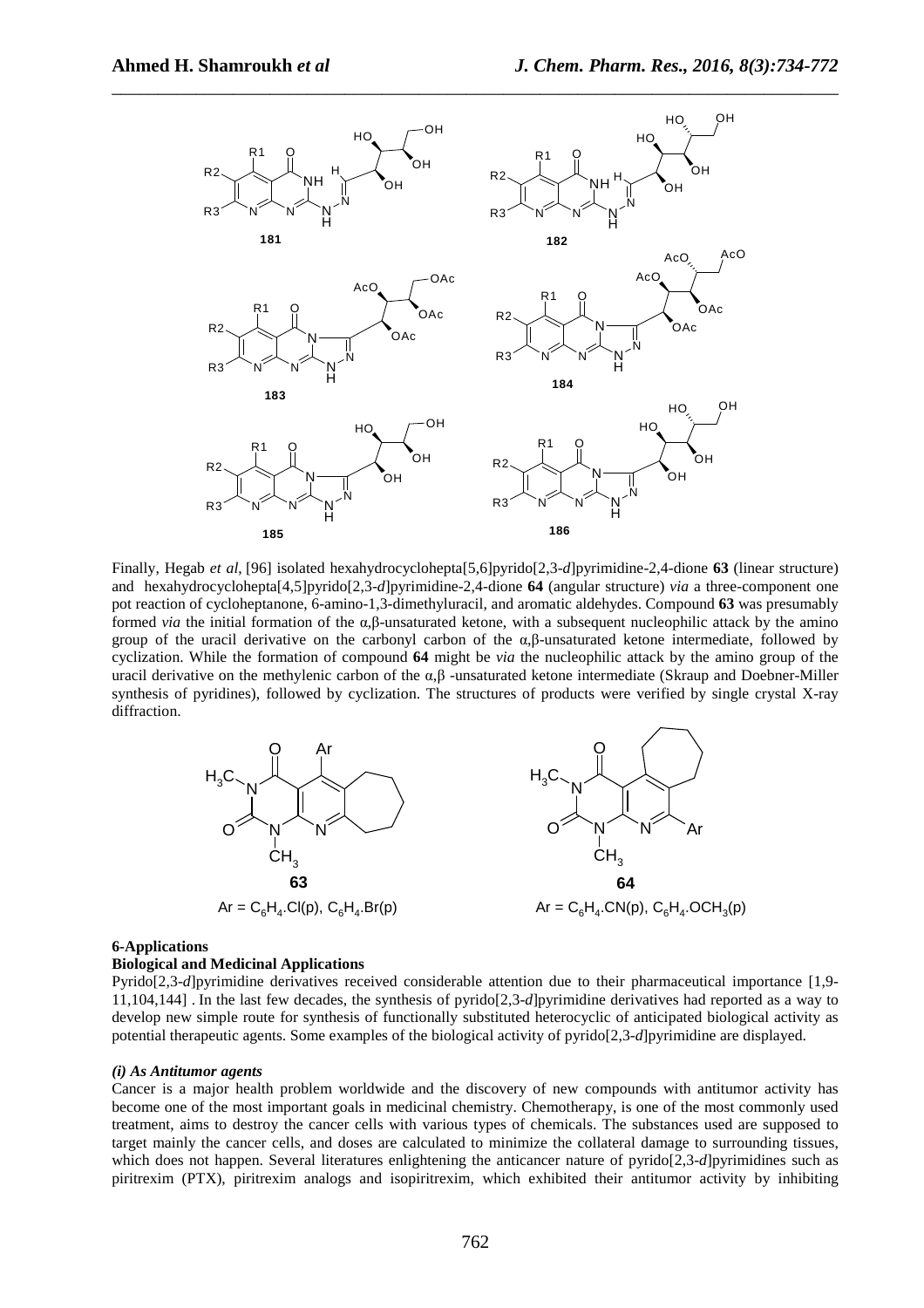different types of enzymes such as cyclin-dependent kinase 4 (CDK4),[4] tyrosine kinase (TKI-28),[23,24] nonnucleoside adenosine kinase (ABT-702 dihydrochloride),[155] mammalian target of rapamycin (mTOR) kinase inhibitors,[156] dihydrofolate reductase (DHFR),[21] phosphodiesterase 2 (PDE 2).[157]

\_\_\_\_\_\_\_\_\_\_\_\_\_\_\_\_\_\_\_\_\_\_\_\_\_\_\_\_\_\_\_\_\_\_\_\_\_\_\_\_\_\_\_\_\_\_\_\_\_\_\_\_\_\_\_\_\_\_\_\_\_\_\_\_\_\_\_\_\_\_\_\_\_\_\_\_\_\_



In 2014, Palop *et al*,[9] prepared a series of pyrido[2,3-*d*]pyrimidines and their hydroselenite salts with the aim of evaluating *in vitro* their cytotoxicity against a human prostate cancer cell line (PC-3) as well as their antioxidant activity with the free radical (1,1-diphenyl-2-picrylhydrazylradical) DPPH. Compounds **122** and **187** exhibited strong cytotoxic and antioxidant activities in comparison to the positive controls.



Also, the synthesis of pyrido[2,3-*d*]pyrimidine carboxylates **188** was reported and the anticancer activities of the pyrido[2,3-*d*]pyrimidine derivatives were evaluated using three human cancer cell lines, colon cancer (HT29), Liver cancer (HepG2) and cervical cancer (Hela) with MTT assay showed significant activity. The LC50 of the evaluated derivatives was found to be  $> 100 \mu g/ml$  for all these cell lines [1].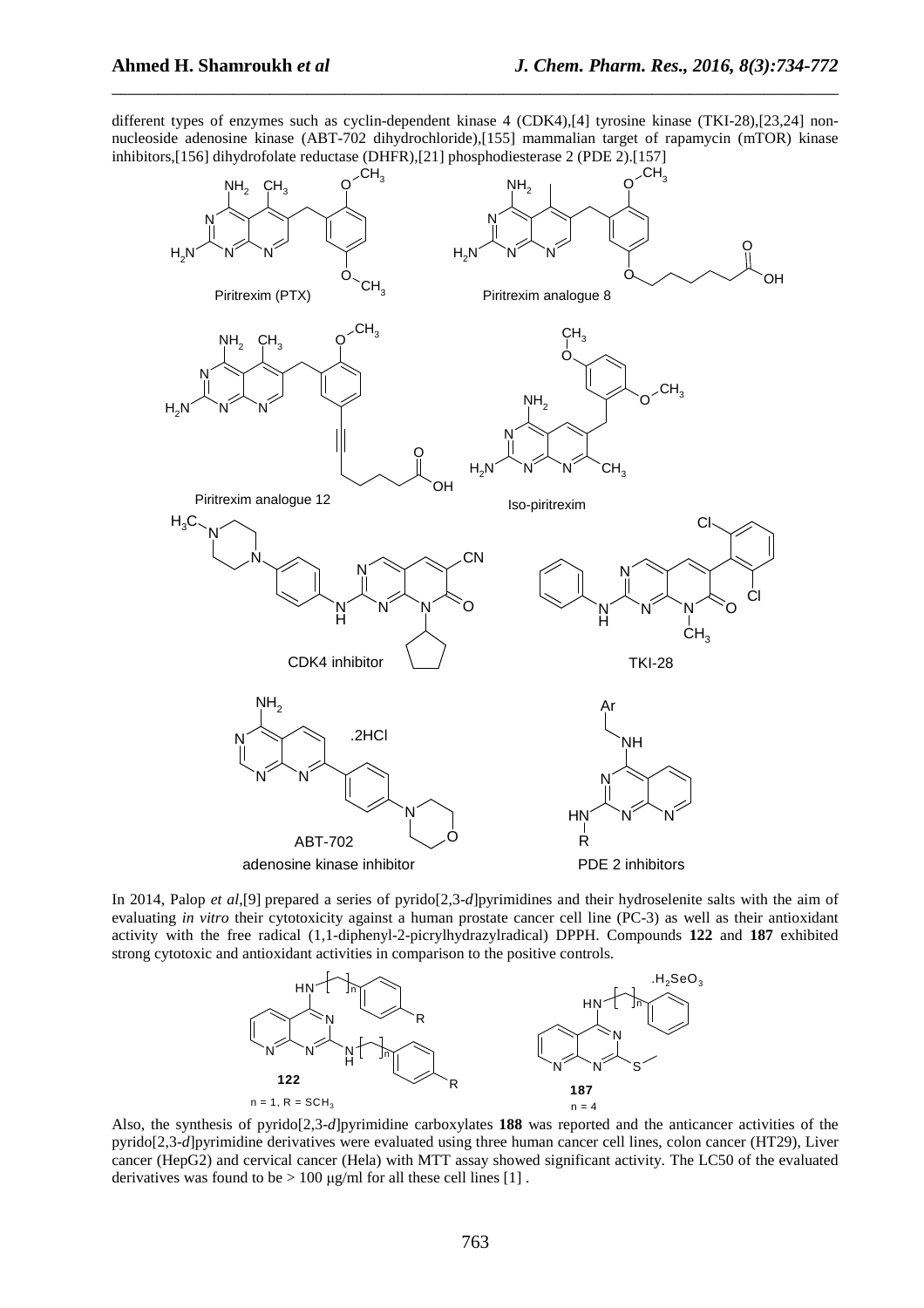

 $R = OCH_3$ ,  $CO_2CH_3$ 

Gineinah *et al* Synthesized pyrido[2,3-*d*]pyramidine derivatives and screened for antitumor activity which possess high and potential efficiency with minimal side effects. As a result, interaction of antitumor agents with DNA should produce as little DNA damage as possible. The prepared compounds had been subjected to bleomycin-dependant DNA damage assay to screen their antitumor activity and the degree of DNA damage caused by these compounds. The antitumor activity of synthesized compounds is evaluated in terms of sample absorbance (A). As sample absorbance (A) increases, DNA damage increases and the sample efficiency as antitumor agent decreases. Compound **189** showed the lowest absorbance (0.052), and hence exhibited the highest antitumor activity [10] .



# *(ii) As Antimicrobial Agents*

In 2014, Zaki *et al,* [158] prepared Fused pyrido[2,3-*d*]pyrimidines incorporating Egyptian natural products visnagin and khellin and the obtained products were tested against various microorganisms.

**189**

Moreover, in 2014, Aly *et al,* [14] synthesized hexahydropyrido[2,3-*d*]pyrimidines containing 8-(1,5-dimethyl-3 oxo-2-phenyl)pyrazole **190** and screened their antimicrobial activity against two fungal species, namely *Aspergillus flavus* and *Candida albicans* as well as two bacteria species, namely *Pseudomonas aeruginosa* and *Staphylococcus aureus*. by the disc diffusion method. In general, the novel synthesized compounds showed a good antimicrobial activity against microorganisms.



#### **190**

Recently, Khokhani *et al,* [126] prepared a series of pyrido[2,3-*d*]pyrimidines **191** and tested for their antimicrobial activities using three fungal species *Candida albicans*, *Aspergillus niger*, *Aspergillus clavatus*, two gram positive bacterial species, *Staphylococcus aureus*, *Streptococcus pyogenes* and two gram negative bacterial species *Escherichia coli*, *Pseudomonas aeruginosa*. The results revealed that all compounds exhibited considerable inhibition action against Gram positive and Gram negative but found inactive against all the fungal species.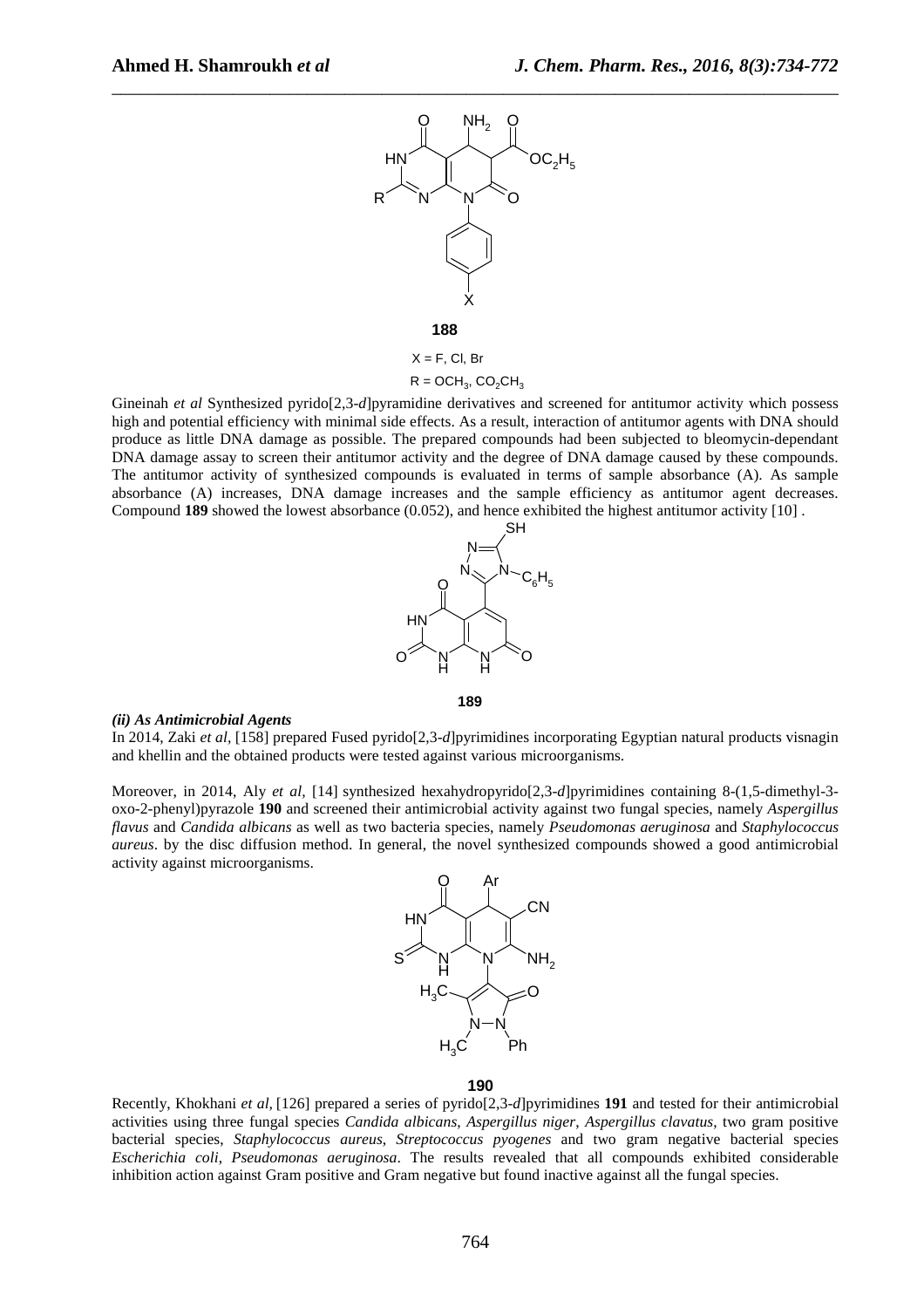

 $R_1$  = 3-F, 4-Cl, 3,4-diCl  $R_2 = H$ , 4-OCH<sub>3</sub>, 4-NO<sub>2</sub>, 4-CH<sub>4</sub>

Also, a series of 4-amino-pyrido[2,3-*d*]pyrimidines **77** and pyrido[2,3-*d*]pyrimidin-4-(3*H*)-ones **84** have been synthesized and evaluated for their antibacterial activity against *Escherichia coli*, *Staphylococcus aureus*, *Klebsiella penumoniae* and *Pseudomonas aeruginosa* and antifungal activity against *Aspergillus nizer*, *Aspergillus oryzae*, *Aspergillus terrus* and *Aspergillus flavus* by cup-plate method.[118] Generally, the majority of synthesized compounds having chloro substitution exhibited maximum growth inhibitory activity. The electronegative nature of the chloro group may be responsible to inhibit the growth of the microbes.



Kumaran *et al.* [67] prepared a series of 3,8-diacyl-1-ethyl-7-methylpyrido[2,3-*d*] pyrimidine-2,4,5- triones 192. Antibacterial activity of all the synthesized derivatives was evaluated against pathogenic bacterial strains *viz*., *E.Coli*, Staphylococcus aureus, Pseudomonas aeruginosa, also Anti fungal activity of these derivatives are evaluated against fungal strains viz., *Aspergillus flavus*, *Cryptococcus neoformans*, *Candida albicans* using well diffusion methods. The results obtained showed that most of the compounds possess high activity of Cryptococcus neoformans.



Suresh *et al*,[78] reported the synthesis of 2-(4-substitutedbenzylthio)-5-amino-6-(benzo[d]thiazol-2-yl)-7-(4chlorophenyl)pyrido[2,3-*d*]pyrimidine-4(3*H*)ones **193** and tested their antimicrobial activity using Gram-positive and Gram negative bacteria by disc diffusion method. MIC was calculated using Ciprofloxazin as standard. Antifungal activity was studied in Sabourard's agar media using various strains of fungus using Amphotericin as standard [13] .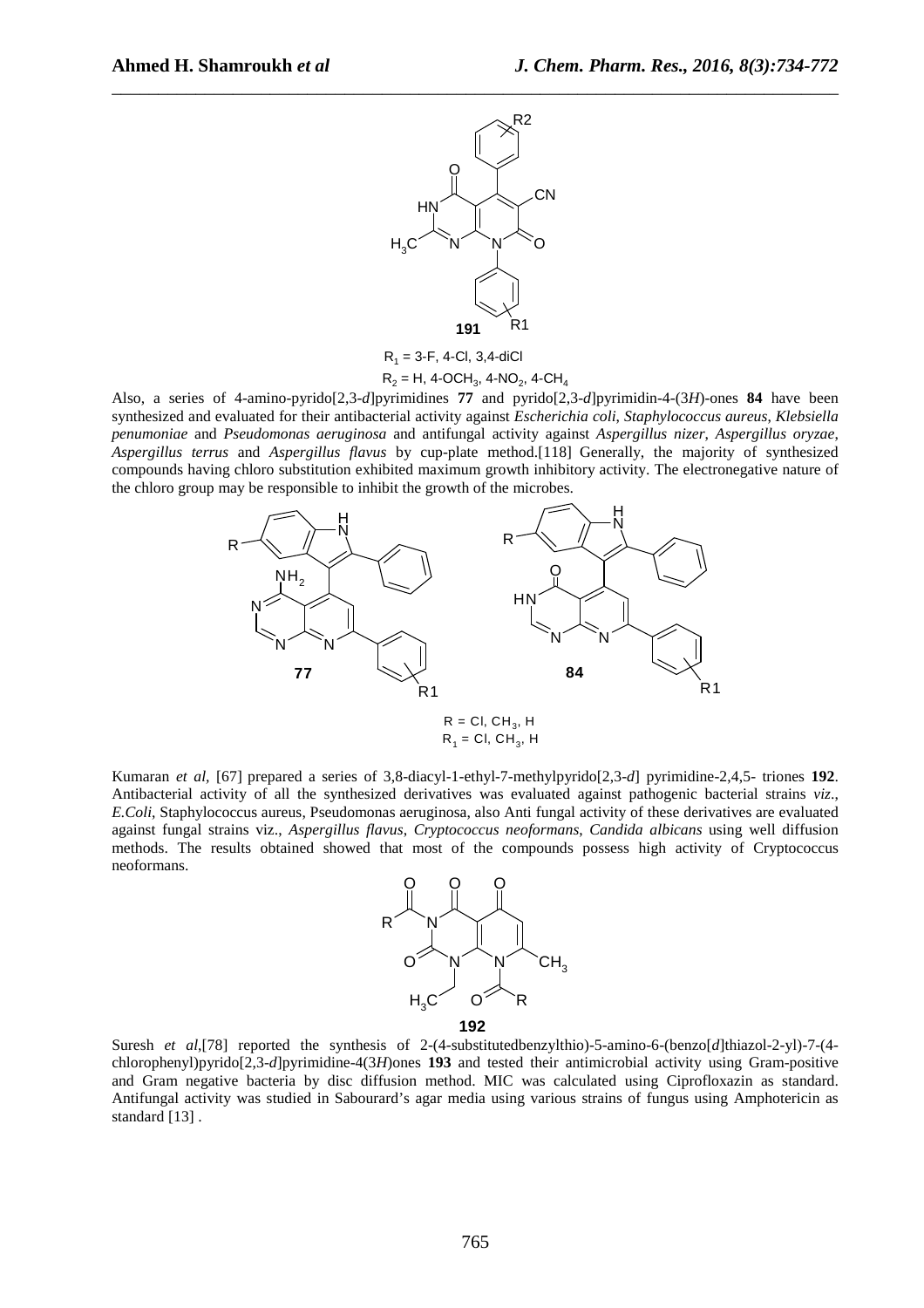

#### *(iii) As Antiviral Agents*

Hepatitis C virus (HCV) is a common pathogen that can lead to cirrhosis, hepatocellular carcinoma (HCC) and liver failure. There is still an urgent need for new HCV drugs with diverse modes of action. Thus, Krueger *et al*.[159] synthesized a group of pyrido[2,3-*d*]pyrimidines **194** and tested them for cytotoxicity in Huh-7 cells (a cell line of epithelial-like tumorigenic cells) and inhibitory potency in genotype 1a and 1b HCV replicon assays. Although compound **194** ( $R_1$  = isopropyl,  $R_2$  = OH) displayed improved potency, it lacked sufficient metabolic stability and oral pharmacokinetics.



#### **194**

In 2013, studying the structure–activity relationships SAR on the latter system revealed that the introduction of amides bearing an additional 'A' ring provided compounds **195** with improved potency and pharmacokinetics. Introduction of a chiral center on the amide portion resulted in the observation of a stereochemical dependence for replicon potency and provided a site for the attachment of functional groups useful for improving the solubility of the series.[17] Besides, Quantum-chemical modeling has been reported in an attempt to find the relationship between the the electronic structure of pyrido[2,3-*d*]pyrimidines **194** and the variation of their inhibitory potencies [18] .



Also, Farghaly *et al*,[19] prepared a series of polynuclear heterocycles such as benzo[5',6']pyrano[4',3':4,5]pyrido[2,3-*d*]triazolo[4,3-a]pyrimidine-7,13(3*H*)-diones **196**. The tested compounds showed promising activities against HCV, H1N1, and could also be used as antiandrogenic agents.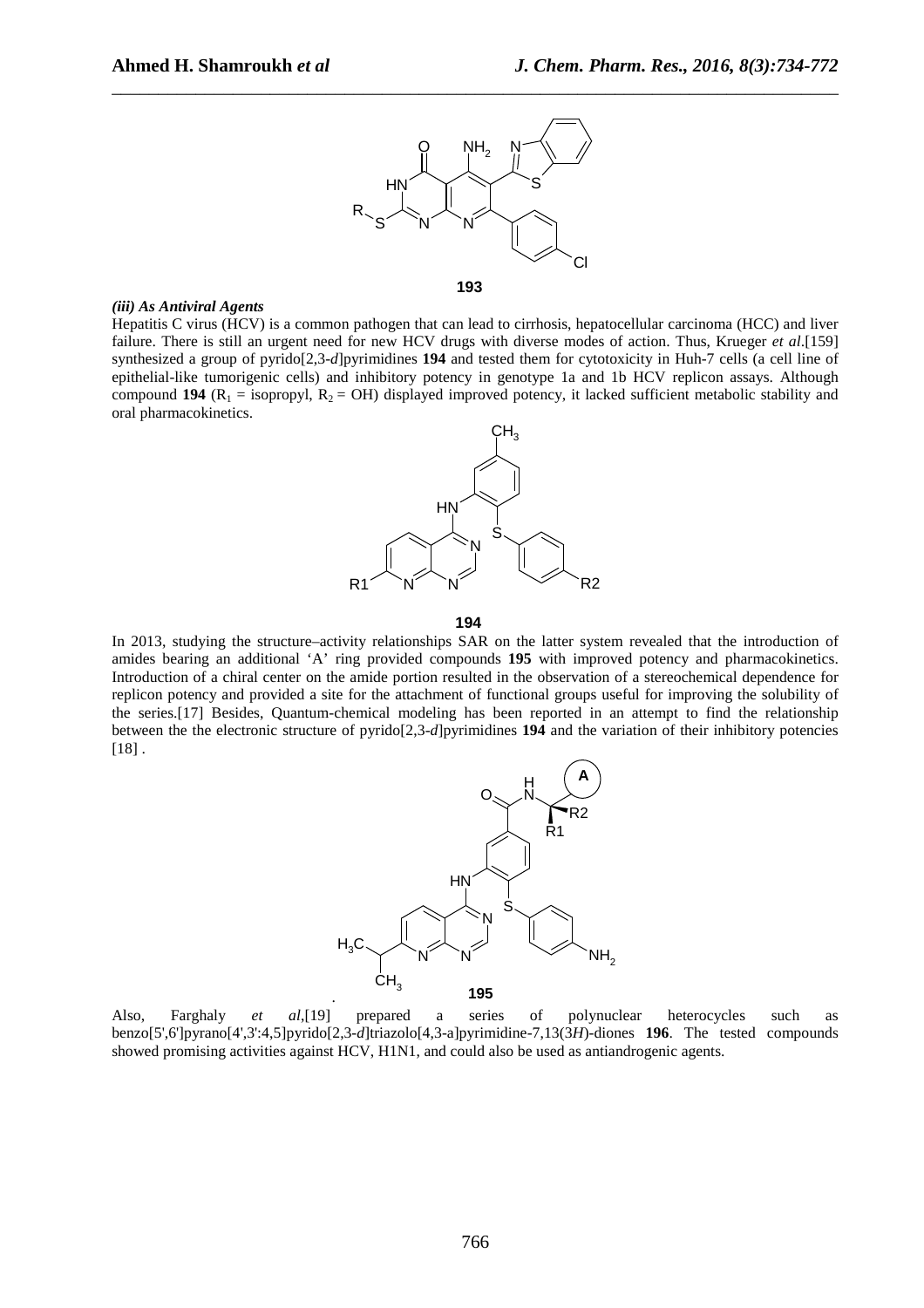

 $R = CH<sub>3</sub>CO$ , EtOCO, PhNHCO  $X = H$ , 4-CH<sub>3</sub>, 4-Cl, 4-NO<sub>2</sub>

A series of 7-amino- and 7-oxo-5-aryl-6-cyanopyrido[2,3-*d*]pyrimidines **69** and **197**, respectively has been synthesized and subjected to antiviral screeing against herpes simplex virus (HSV) where some of them show good activities [160] .



# *(iv) As Analgesic and Anti-inflammatory Agents*

In the last few years, our research group evaluated the inflammatory activity for a series of pyrido[2,3-*d*]pyrimidine derivatives such as: Mohamed *et al*, [15] prepared a series of heterocyclic steroids via incorporating heterocylic moiety to the steroid nucleus and studied their activity as a central antioxidant and anti-inflammatory agent. It was found that compounds **86, 198** and **199** showed anti-neuroinflammatory and antioxidant activities with various intensities.



El-Gazzar and co-workers reported the synthesis of 2-S-nucleosides analogous of pyrido[2,3-*d*]pyrimidines **171** and **172** which evaluated for their anti-inflammatory and analgesic activity. It has been found that these compounds exhibited the dual pharmacological activities with gastrointestinal safety when compared to Indomethacin [16] .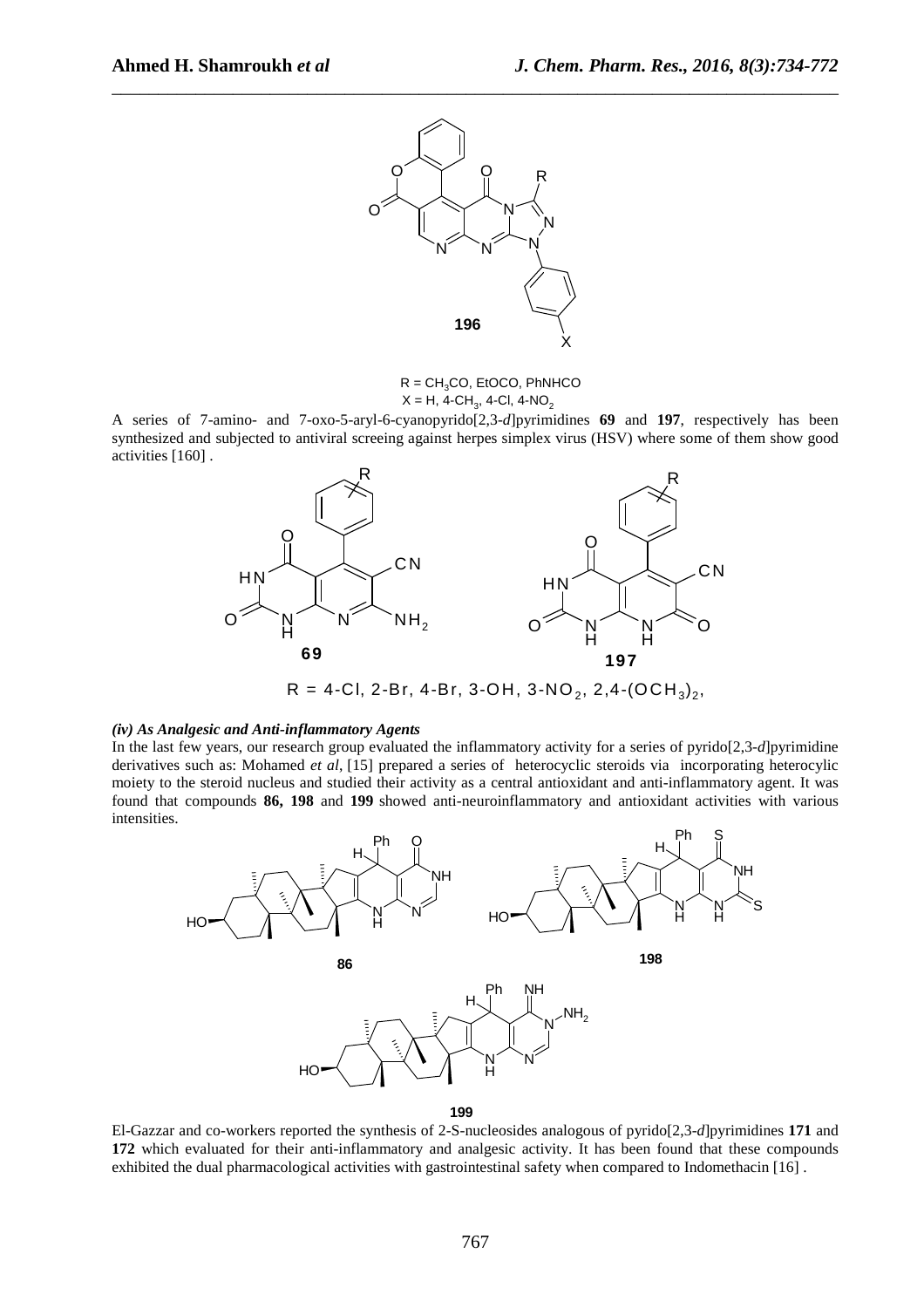

Also, Hafez *et al*,[143] evaluated a series of pyrazolyl pyrido[2,3-*d*]pyrimidine derivatives **180** as analgesic and anti-inflammatory agent where compound **180** ( $R = OH$ ,  $R_1 = NH_2$ ,  $X = H$ ) revealed higher anti-inflammatory activity (82.8%) than ibuprofen (79.5%) with lower ulcerogenic effect.



# *(v) Activities for Antihistamine*

Several pyrido[2,3-d]pyrimidines are prepared and their action on the release of histamine by mast cells examined under immunological and chemical stimulus, with and without pre-incubation. Pyrido[2,3-*d*]pyrimidine derivative **200**  $(Ar = 4$ -Cl-C<sub>6</sub>H<sub>4</sub>) is the more active of all, inhibiting the release of histamine in all the conditions tested [25].



#### **REFERENCES**

[1] R S Dongre, A R Bhat, J S Meshram, *Am. J. Pharm. Tech. Res*., **2014**, 4, 138-155.

[2] G Rosse, *Med. Chem. Lett*., **2014**, 5, 226-227.

[3] T D Crawford, CO Ndubaku , H Chen , JW Boggs , BJ Bravo , K DeLaTorre , A M Giannetti , SE Gould , SF Harris , SR Magnuson , E McNamara , LJ Murray , J Nonomiya , A Sambrone , S Schmidt , T Smyczek , M Stanley , P Vitorino , L Wang , K West , P Wu , . W Ye, *J. Med. Chem.*, **2014**, 57, 3484-3493.

[4] MVR Reddy, B Akula, SC Cosenza, S Athuluridivakar, M R Mallireddigari, V R Pallela, VK Billa, DRCV Subbaiah, EV Bharathi, RV Carpio, A Padgaonkar, SJ Baker, and EP Reddy, *J. Med. Chem*., **2014**, 57, 578-599.

[5] T Saurat, F Buron, N Rodrigues, M de Tauzia, L Colliandre, S Bourg, P Bonnet, G Guillaumet, M Akssira, A Corlu, C Guillouzo, P Berthier, P Rio, M. Jourdan, H. Bénédetti, and S. Routier, *J. Med. Chem*., **2014**, 57, 613-631. [6] TA Farghaly, HME. Hassaneen, *Arch. Pharm. Res*., **2013,** 36, 564-572.

[7] B Li, Z Yue, H Xiang, L Lv, S Song, Z Miao and C Yang, *RSC Adv.,* **2014,** 4, 358-364.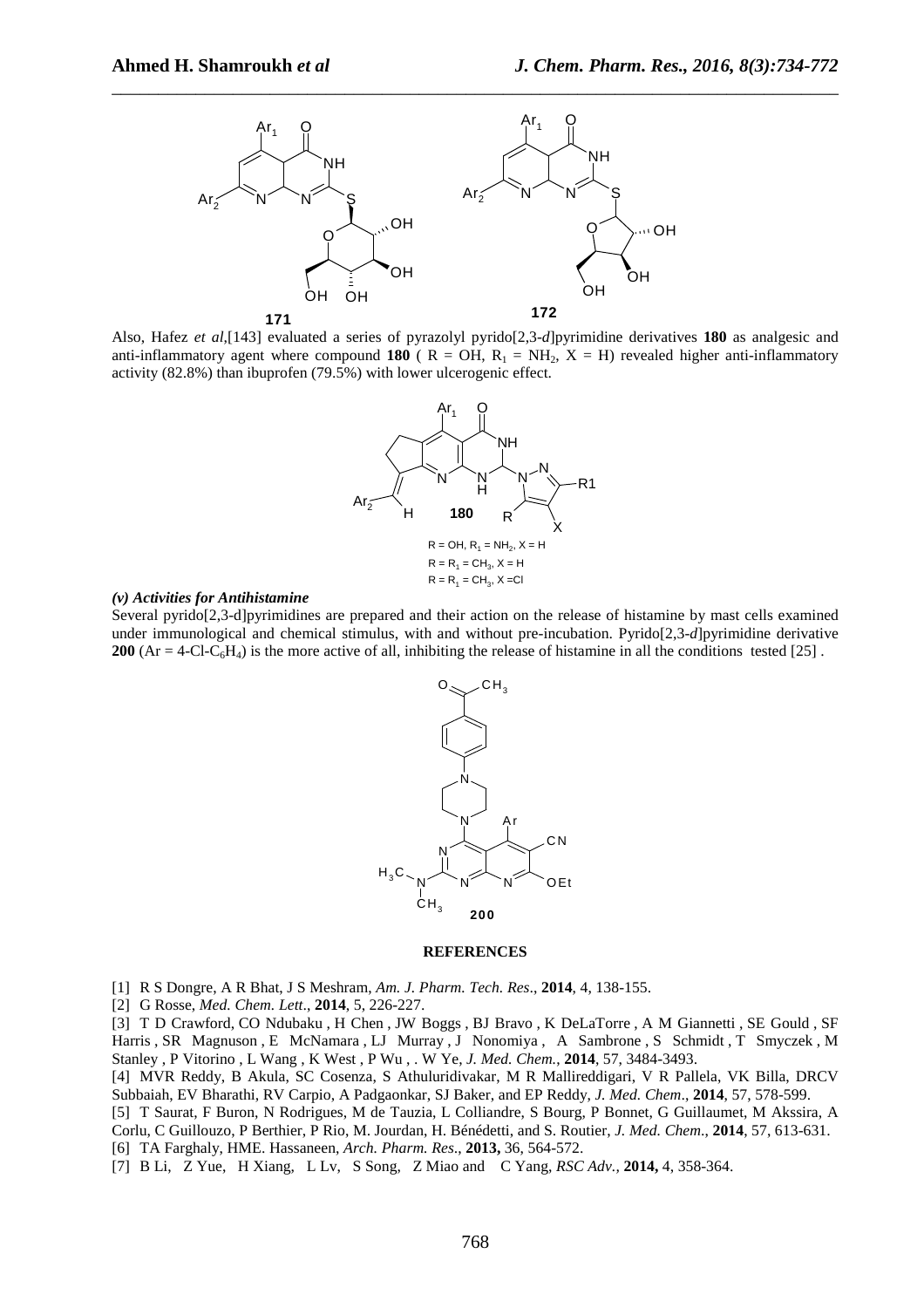[8] AM Ibrahim, AI Hashem, FME. Abdel-Megeid, EK. Farrag, and SHA. Haibah, *J. Environmental Sci*., **2005,** 10, 1137-1160.

\_\_\_\_\_\_\_\_\_\_\_\_\_\_\_\_\_\_\_\_\_\_\_\_\_\_\_\_\_\_\_\_\_\_\_\_\_\_\_\_\_\_\_\_\_\_\_\_\_\_\_\_\_\_\_\_\_\_\_\_\_\_\_\_\_\_\_\_\_\_\_\_\_\_\_\_\_\_

[9] JA. Palop, D Plano, E Moreno, and C Sanmartín, *ARKIVOC* **2014,** ii, 187-206.

[10]MM Gineinah, MNA. Nasr, SMI. Badr, WM El-Husseiny, *Med. Chem. Res*., **2013, 22**, 3943-3952.

[11]AMF. Elgohary, EM. Ezz El-Arab, *Sci. J. Chem*., **2013, 1**, 1-6.

[12]KM Khokhani, RM Gol, TT Khatri, PK Patel, *Chem. Biol. Interface*., **2014, 4**, 2, 119-130**.**

[13]SD Arikkatt, B Mathew, J Joseph, M Chandran, AR Bhat, K Krishnakumar, *Int. J. Org. Bioorg. Chem.*, **2014, 4**, 1-5.

- [14]HM. Aly, NM. Saleh, *Int. J. Adv. Res*., **2014, 2**, 694-702.
- [15]NR Mohamed, MM. Abdelhalim, YA. Khadrawyd, GA. Elmegeed, OME. Abdel-Salam, *Steroids***, 2012, 77**, 1469-1476.
- [16]MM Babatin, MM Said, HN Hafez, ABA El-Gazzar, *Int. J. Pharm. Sci. Rev*., **2010, 4**, 25-36.
- [17]DA DeGoey, DA Betebenner, DJ Grampovnik, D Liu, J K Pratt, MD Tufano, W He, P Krishnan, TJ. Pilot-

Matias, KC Marsh, A Molla, DJ Kempf, CJ Maring, *Bioorg. Med. Chem. Lett*., **2013, 23**, 3627-3630.

[18]I Reyes-Díaz and JS Gómez-Jeria, J Comput. *Methods Mol. Des*., **2013, 3**, 11-21.

- [19]TA Farghaly, IM Abbas, MM Abdalla, and ROA. Mahgoub, *ARKIVOC*, **2012, vi**, 57-70.
- [20]CJ Blankley, LR Bennett, RW Fleming, RD Smith, DK Tessman, HR Kaplan, *J Med Chem*., **1983, 26**, 403-11.
- [21]A Gangjee , A Vasudevan , SF Queener , RL Kisliuk*, J. Med. Chem*., **1995, 38**, 1778-1785.

[22]A Gangjee , A Vasudevan , SF Queener , RL Kisliuk, *J. Med. Chem.,* **1996, 39**, 1438-1446.

[23]XN Guo, L Zhong, JZ Tan, J Li, XM Luo, HL Jiang, FJ Nan, LP Lin, XW Zhang, *J. Ding, Cancer Biol. Ther*., **2005, 4**, 1125-1132.

[24]N Kammasud, C Boonyarat, K Sanphanya, M Utsintong, S Tsunoda, H Sakurai, I Saiki, I André, D S Grierson, O Vajragupta, *Bioorg Med Chem Lett*. **2009, 19**, 745-750.

[25]JM Quintela, C Peinador, L Botana, M Estevez, R Riguera, *Bioorg. Med. Chem*., **1997, 5**, 1543-1553.

[26]A Pastor, R Alajarin, JJ Vaquero, J Alvarez-Builla, MF de Casa-Juana, C Sunkel, JG Priego, I Fonseca, J Sanz-Aparicio, *Tetrahedron*, **1994, 50**, 8085-8098.

- [27]A Agarwal, R Ashutosh, N Goyal, PMS Chauhan and S Gupta, *J. Bioorg. Med. Chem.*, **2005, 13**, 6678-6684.
- [28]AY Kots, B Choi, ME Estrella-Jimenez, CA Warren, SR Gilbertson, RL Guerrant, and F Murad, PNAS, **2008, 105**, 8440-8445.

[29]A Monge, V Martinez-Merino, C Sanmartin, FJ Fer-nandez, MC Ochoa, C Berllver, P Artigas and E Fernandez-Alvarez, *Eur. Med. Chem*., **1989, 24**, 24-209.

[30]NL Colbry, EF Elslager, LM Werbel, Folate antagonists. *J. Med. Chem*., **1985, 28**, 248-252.

[31]JB Smaill, GW Rewcastle, JA Loo, KD Greis, OH Chan, EL Reyner, E Lipka, H DH Showalter, PW Vincent, WL Elliott, and WA Denny, *J. Med. Chem*., **2000, 43**, 1380-1397.

- [32]A Gangjee, Y Zhu, and SF Queener, *J. Med. Chem*., **1998, 41**, 4533-4541.
- [33]S Bondy; W Watkins; L Chong; P Herdewijn; SD Jonghe, WO/2008077650.

[34]P Herdewijn; SD Jonghe; W Watkins; L Chong; J Zhang, WO/2008009076.

[35]S D Jonghe, E Dolusic, L Gao, P Herdewijn, W Pfleiderer, WO/2006069805

[36]L Weia and SV Malhotra, *Med. Chem. Commun*., **2012, 3**, 1250-1257.

[37]H Daub, K Specht, and A Ullrich, *Nat. Rev. Drug Discov*., **2004, 3**, 1001-1010.

[38]GW Rewcastle, BD Palmer, AM Thompson, AJ Bridge, DR Cody; H Zhou, D W Fry, A McMichael, WA Denny, *J. Med. Chem*. **1996, 39**, 1823-1835.

[39]G Rewcastle, DK Murray, WL Elliott, DW Fry, CT Howard, JM Nelson, BJ Roberts, PW Vincent, HDH. Showalter, RT Winters, WA Denny, *J. Med. Chem*., **1998, 41**, 742-751.

[40]J J Li, J. Nahra, AR Johnson, A Bunker, PO'Brien, W Yue, DF Ortwine, C Man, V Baragi, K Kilgore, RD Dyer, H Han, *J. Med. Chem*., **2008, 51**, 835-841.

[41]TJ Connolly, M Matchett, and K Sarma, *Org. Process Res. and Dev*., **2005, 9**, 80-87.

[42]G Wollein and R Troschute, *J. Heterocycl. Chem*., **2002, 39**, 1195-1200.

[43]A Basiri, V Murugaiyah, H Osman, R Suresh Kumar, Y Kia, MA Ali, *Bioorg. Med. Chem*., **2013, 21**, 3022- 3031.

[44]AM Mohamed, WA. El-Sayed, MA Alsharari, HRM Al-Qalawi, MO Germoush, *Arch. Pharm. Res.*, **2013,** 36, 1055-1065.

[45]JW Guiles, A Toro, UA Ochsner and JM Bullard, *Org. Med. Chem. Lett*.**, 2012, 2**, 5-8.

[46]SM Rajesh, RS Kumar, LA Libertsen, S Perumal, P Yogeeswari, D Sriram, *Bioorg. Med. Chem. Lett*., **2011, 21**, 3012-3016.

[47]AM Thompson; DK Murray; WL Elliott; DW Fry; JA Nelson; HDH Showalter; B J Roberts; PW Vincent; WA Denny, *J. Med. Chem*., **1997, 40**, 3915-3925.

[48]A Durmus, G Gunbas, SC Farmer, MM Olmstead, M Mascal, B Legese, JY Cho, RL Beingessner, T Yamazaki, and H Fenniri, *J. Org. Chem*., **2013, 78**, 11421-11426.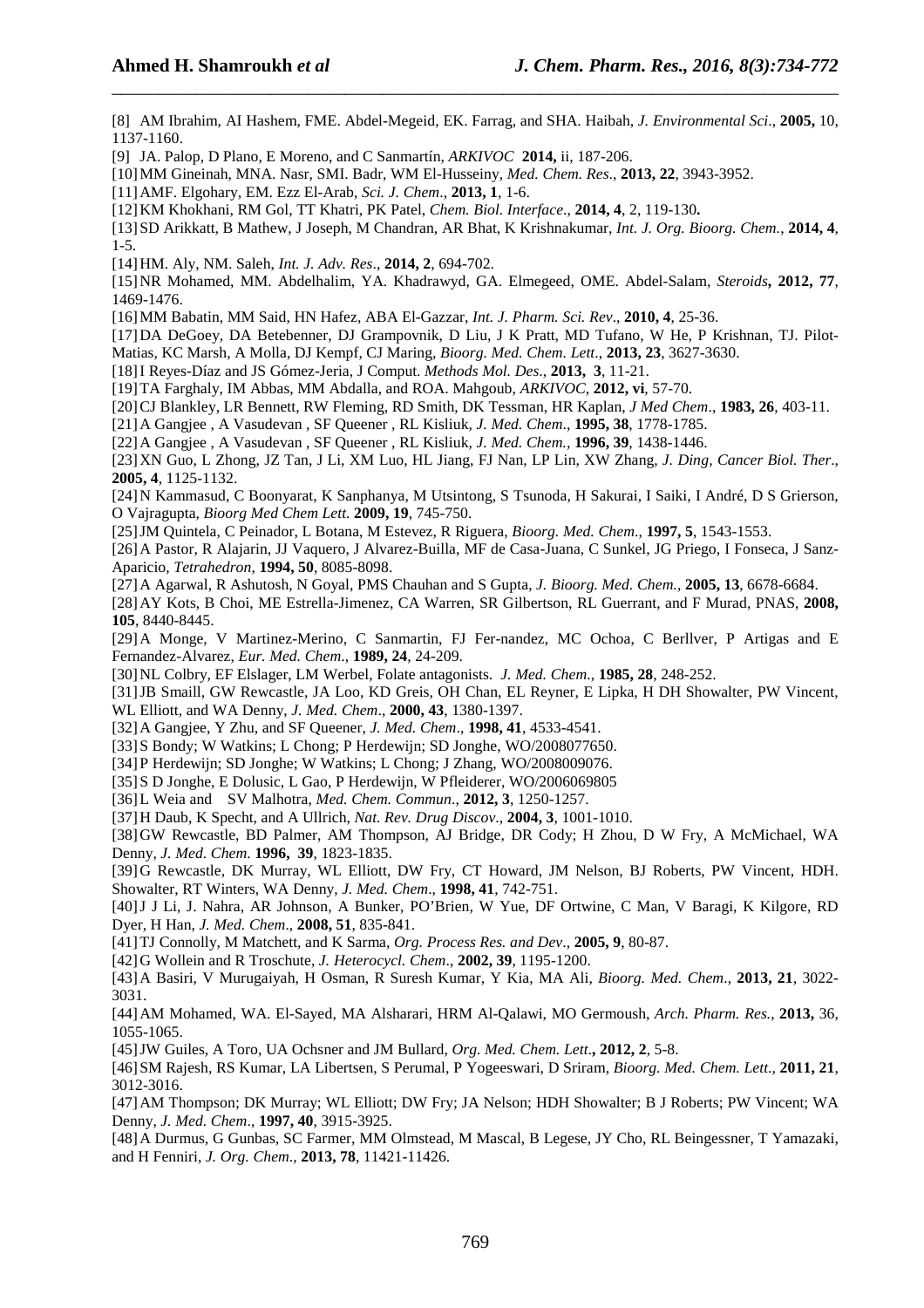[49]UR Manea, D Mohanakrishnan, D Sahal, PR Murumkar, R Giridhar, MR Yadav, *Eur. Med. Chem*., **2014, 79**, 422-435.

\_\_\_\_\_\_\_\_\_\_\_\_\_\_\_\_\_\_\_\_\_\_\_\_\_\_\_\_\_\_\_\_\_\_\_\_\_\_\_\_\_\_\_\_\_\_\_\_\_\_\_\_\_\_\_\_\_\_\_\_\_\_\_\_\_\_\_\_\_\_\_\_\_\_\_\_\_\_

[50] BU Khan,. *J. Autism. Dev. Disord*., **1997, 27**, 479-489.

[51]PV Solanki , SB Uppelli , BS Pandit , and VT Mathad, *Chem. Eng*., **2013, 1**, 243-248.

[52]F Awouters, J Vermeire, F Smeyers, P Vermote, R van Beek, CJ E Niemegeers, *Drug. Dev. Res*., **1986, 8**, 95 - 102.

[53]Z Kapui, M Varga, K Urban-Szabo, E Mikus, T Szabo, J Szeredi, S Batori, O Finance, and P. Armani*, J*. *Pharmacol. Exper. Therap*., **2003, 305**, 451-459.

[54]G Doria, C Romeo, P Sberze, M Tibolla, ML Corno, US 4310526 A.

[55]HL Yale, JT Sheehan, US 4022897 A.

[56]A Rauf, S Liaqat, AM Qureshi, M Yaqub, AU Rehman, MU Hassan, ZH Chohan, FUH Nasim, T Ben Hadda, *Med. Chem. Res*., **2012, 21**, 60-74.

[57]G Leomini, MG Sigmrello, G Roma and M Di Braccio, *In. Vitro. Biochem. Pharm.*, **1997, 53**, 1667-1672.

[58]P Molina, E Aller, , A Lorengo, PL Cremadis, I Rioja, A Ubeda, , MC Terencio, and M J Alcaraz*, J. Med. Chem*., **2001, 44**, 1011-1014.

[59]LM Oppegard, KR Streck, JD Rosen, HA Schwanz, K Drlica, RJ Kerns and H Hiasa, *Antimicrob. Agents Chemother*., **2010, 54**, 3011-3014.

[60]FL Herold, A Chodkowski, Ł Izbicki, J Turło, M Dawidowski, J Kleps, G Nowak, K Stachowicz, M Dybała, A Siwek, AP Mazurek, A Mazurek, F Pluciński, *Eur J. Med. Chem*., **2011, 46**, 142-149.

[61]PJ Bhuyan, KC Lekhok and JS Sandhu, *J. Chem. Res*. (S), **1998,** 502-503.

[62]GL Anderson, JL Shim, AD Broom, *J. Org. Chem*., **1977, 42**, 993-996.

[63]JL Shim, R Niess, AD Broom, *J. Org. Chem*., **1972, 37**, 578-581.

[64]RK Robins, GH Hitchings, *J. Am. Chem. Soc.*, **1958, 80** (13), 3449-3457.

- [65]HC Scarborough, *J. Org. Chem*., **1964, 29** (1), 219-221.
- [66]F Khattab and T Kappe, *Monatsh. Chem*., **1996, 127**, 917-925.

[67]K Kumaran, K.Jaisankar, SRM Kamil, C Baskaran, A Jegatheesan, *Int. J. Chem. Tech. Res*., **2012, 4**(3), 1187- 1192.

[68]A Rashidi, MM Baradarani, and JA Jouleb, *J. Heterocyclic Chem*., **2014, 51**, 1068-1072.

[69]N Tolstoluzhsky, P Nikolaienko, N Gorobets, EVV Eycken, and N Kolos, *Eur. J. Org. Chem*., **2013,** 5364- 5369**.**

[70]Y Wu , L Liu , H Li , D Wang, and Y. Chen, *J. Org. Chem*., **2006, 71** (17), 6592-6595.

[71]AA Hassanien, EI Ibrahim, and ME Afifia, *Croat. Chem. Acta*, **2005, 78**, 63-70.

[72]J Quiroga, B Insuasty, A Sanchaz, M Nogueras and H Meier, *J. Heterocyclic Chem.*, **1992, 29**, 1045-1048.

[73]WS Hamama, MA Ismail, H A. Al-Saman, and HH Zoorob, *Z. Naturforsch*., **2007, 62b**, 104-110.

[74] S Tu, J. Zhang, R Jia, B Jiang, Y Zhang and H Jiang, *Org. Biomol. Chem*., **2007, 5**, 1450-1453.

[75]ABA El-Gazzar, AM Gaafar and AS Aly, *Phosphorus, Sulfur and Silicon*, **2002, 177**, 45-58.

[76]MJ Shanmugam, TM Das, *Carbohydr. Res*., **2013, 368**, 40-46.

[77]ABA El-Gazzar, HN Hafez, *Bioorg. Med. Chem. Lett*., **2009, 19**, 3392-3397.

[78]M Suresh, P Lavanya, KN Raju, SB Jonnalagadda and CV Rao, *Org. Commun*., **2011, 4**, 33-41.

[79]MR Mahmoud, HMF. Madkour, MM Habashy, AM El-Shwaf, *Am. J. Org. Chem.*, **2012, 2**(1), 39-47.

[80]A Abdel‐Aziem, MS El‐Gendy, AO Abdelhamid, *Eur. J. Chem*., **2012, 3**, 455‐460.

[81]NR Mohamed, MM T El-Saidi, YM Ali and MH Elnagdi, *Bioorg. Med. Chem.*, **2007, 15**, 6227-6235.

[82]K Bischoff, U Girreser, D Heber, and M Schutt, *Z. Naturforsch*., **2006, 61b**, 486-494.

[83]MAH. Ayeda, T Gmizaa, JE Khiarib and B Hassinea, *Synth. Commun*., **2012, 42**, 1824-1831**.**

[84]AV Komkov and VA Dorokhov, *Russ.Chem.Bull*., **2007, 56**, 2293—2297.

[85]AV Komkov, BL Ugrak, VS Bogdanov, and VA Dorokhov, *Russ.Chem.Bull*., **1994, 43**, 1392-1397.

[86]AV Komkov and VA Dorokhov, *Russ.Chem.Bull*., **2002, 51**, 1875-1878.

[87]AV Komkov, MA Prezent, AV Ignatenko, IP Yakovlev, and VA Dorokhov, *Russ.Chem.Bull*., **2006, 55**, 2085- 2090.

[88]ML. Deb and PJ Bhuyan, *Synth. Commun*., **2006, 36**, 3085-3090.

[89]M Suresh, P Lavanya, K Vasu, D Sudhakar and C Venkata Rao, *J. Chem. Pharm. Res.*, **2010, 2**, 82-89.

[90]PK Chaudhari, *Int. j. pharm. life sci*., **2011, 1**, 71-76**.**

[91]P Shanmugasundaram, N Harikrishnan, M Aanandini MV Aanandini, MS Kumar and JN Sateesh, *Indian J. Chem*., **2011, 50B**, 284-289.

[92] J Biggs and P Sykes*, J. Chem. Soc*., **1959,** 1849-1855.

[93]BR. Baker and PI Almaula, *J. Heterocyclic Chem*., **1964,** 263-270.

- [94]TL Hullar, WC French, *J. Med. Chem*., **1969, 12**, 424-426.
- [95]ABA El-Gazzar, HN Hafez and EMA Yakout, *J. Chin. Chem*. Soc., **2007, 54**, 1303-1312**.**
- [96]MI Hegab, NA Hassan, and FME. Abdel-Megeid, *Z. Naturforsch*., **2008, 63b**, 1117– 1126**.**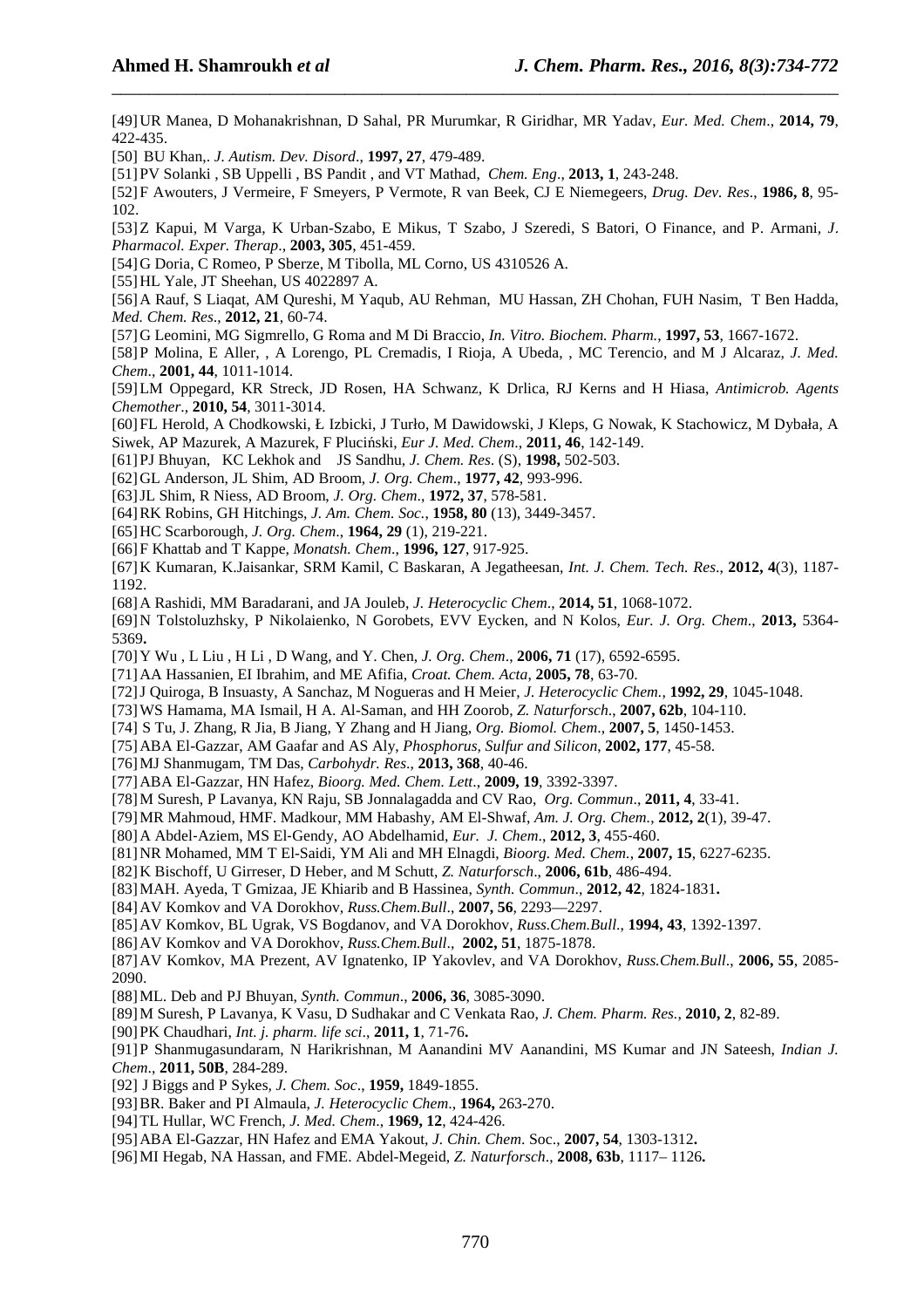[97]NA. Hassan, MI Hegab, AI Hashem, FM abdel-Motti, SHA Hebah, FME Abdel-Megeid, *J. Heterocyclic Chem*., **2007, 44**, 774-782.

\_\_\_\_\_\_\_\_\_\_\_\_\_\_\_\_\_\_\_\_\_\_\_\_\_\_\_\_\_\_\_\_\_\_\_\_\_\_\_\_\_\_\_\_\_\_\_\_\_\_\_\_\_\_\_\_\_\_\_\_\_\_\_\_\_\_\_\_\_\_\_\_\_\_\_\_\_\_

[98]EA Tanifum, AY Kots, B Choi, F Murad, SR Gilbertson, *Bioorg. Med. Chem. Lett*., **2009, 19**, 3067-3071.

[99]RH Nia, M Mamaghani, K Tabatabaeian, F Shirini and M. Rassa, *Acta Chim. Slov.*, **2013, 60**, 889–895.

[100]P Bhattacharyya, S. Paul and A. R. Das, *RSC Adv*., **2013, 3**, 3203-3208.

[101]P Rai, M. Srivastava, J. Singhb and J. Singh, *RSC Adv*., **2013, 3**, 18775-18782.

[102]S Abdolmohammadi and S. Balalaie, *Comb. Chem. High T. Scr*., **2012, 15**, 395-399.

[103]M Kidwai, A Jain, S Bhardwaj, *Mol. Divers*., **2012, 16**, 121-128.

[104]T Yang, H He, W Ang, Y. Yang, J. Yang, Y. Lin, H. Yang, W. Pi, Z. Li, Y. Zhao, Y. Luo, and Y. Wei, *Molecules*, **2012, 17**, 2351-2366.

[105]D Shi, L Niu, J Shi, X Wang, S Ji, *J. Heterocyclic Chem*., **2007, 44**, 1083.

[106]S Li, Y Shen, N Gao and J. Li, *E. J. Chem*., **2010, 7**(3), 779-784.

[107]R S Varma, *Green Chem*., **2014, 16**, 2027-2041.

[108]S Ravichandran and E Karthikeyan, *Int. J. Chem. Tech. Res.,* **2011, 3**(1), 466-470.

[109]M Camarasa, C Barnils, R Puig de la Bellacasa, J Teixidó, JI Borrell, *Mol. Divers.*, **2013, 17**(3), 525-536**.**

[110]I Devi, BSD Kumarb and PJ Bhuyan, *Tetrahedron Lett*. **2003, 44**, 8307-8310.

[111]S Abdolmohammadi and S Balalaie, *Int. J. Org. Chem*., **2**, 7-14 **2012.**

[112]J Quiroga, C Cisneros, B Insuasty, R. Abonía, *J. Heterocyclic Chem*., **2006, 43**, 299-306**.**

[113]MC Bagley, N. Singh*, Symlett*., **2002,** 1718-1720.

[114]I Devi, PJ Bhuyan, *Symlett*., **2004,** 283-286.

[115]MH Mosslemin and MR Nateghi, *Ultarson. Sonochem*., **2010, 17**, 162-167**.**

[116]S Tu, L Cao, Y Zhang, Q Shao, D Zhou and C Li, *Ultarson. Sonochem*., **2008, 15**, 217-222.

[117]S Bhargava, LK Rajwanshi, *Indian J. Chem*., **2013, 52B**, 448-452.

[118]AR Saundane, K Vijaykumar, AV Vaijinath, P Walmik, *Med. Chem. Res*., **2013, 22**, 806-817.

[119]DA Ibrahim, NSM. Ismail, *Eur. J. Med. Chem*., **2011, 46**, 5825-5832.

[120]N Kumar, S Tiwari, AK Yadav, *Indian J. Chem*., **2007, 46B**, 702-706.

[121]GZ Zheng, Y Mao, C Lee, JK Pratt, JR Koenig, RJ Perner, MD Cowart, GA Gfesser, S McGaraughty, KL

Chu, C Zhu, H Yu, K Kohlhaas, KM Alexander, CT Wismer, J Mikusa, MF Jarvis, EA Kowaluk and AO Stewart, *Bioorg. Med. Chem. Lett*., **2003, 13**, 3041-3044.

[122]MRMahmoud, HA Derbala, HM F Madkour, MM Habashy and MH Nassar, *Eur. Chem. Bull.,* **2013, 2**(9), 662-669.

[123]ASh Oganisyan, AS Noravyan, and M Zh. Grigoryan, *Chem. Heterocycl. Compd*., **2001, 37**, 763-765.

[124]AE Rashad, HH Sayed, AH Shamroukh, HM Awad, *Phosphorus, Sulfur, and Silicon,* **2005, 180**, 2767-2777.

[125]M Kidwai, R Thakur, and S Rastogi, *Russ.Chem.Bull., Int.Ed*., **2005, 54**, 1523-1526.

[126]K Khokhani, T Khatri, V Ram, P Patel, *Chem. Biolo. Inter*., **2013, 3**, 192-200.

[127]HM Ibrahim, H Behbehani and MH Elnagdi, *Chem. Cent. J*., **2013, 7**, 123-139.

[128]ASh Oganessyan, AS Noravyan, and MZh Grigoryan, *Chem. Heterocycl. Compd*., **2004, 40**, 1342-1345.

[129]H Gong, H Qi, W. Sun, Y Zhang, D Jiang, J Xiao, X Yang, Y Wang and S Li, *Molecules*, **2012, 17**, 9961- 9970**.**

[130]A. Chodkowski, F Herold and J Kleps, *Acta Pol. Pharm*., **2004, 61**, 45-53.

[131]FI Hanafy, *Eur. J. Chem*., **2011, 2**, 65‐69.

[132]I Galve, RP de la Bellacasa, D Sánchez-García · X Batllori, J Teixidó, JI Borrell, *Mol. Divers*., **2012, 16**, 639- 649.

[133]JS Debenham, CB Madsen-Duggan, J Wanga, X Tong, J Lao, TM Fong, M Schaeffer, JC Xiao, CCRR Huang, C Shen, DS Stribling, LP Shearman, AM Strack, DE MacIntyre, JJ Hale, TF Walsh, *Bioorg. Med. Chem. Lett*., **2009, 19**, 2591-2594.

[134]OB Ryabova, VA Makarov, LM Alekseeva, AS Shashkov, VV Chernyshev, and VG Granik, *Russ.Chem.Bull., Int.Ed*., **2005, 54**, 1907-1914.

[135]AM Schoffstall, *J. Org. Chem*.**1971**, **12**, 2385-2387.

[136]NMont, J. Teixidó, C. O. Kappe, J. I. Borrell, *Mol. Divers*., **2003, 7**, 153-159.

[137]N Mont, J Teixidó, JI. Borrell, CO Kappe, *Tetrahedron Lett*., **2003, 44**, 5385-5387.

[138]VD Dyachenko, VP Tkacheva, AD Dyachenko, and RP Tkachev, *Russ. J. Gen. Chem.*, **2010, 80**, 5, 1034– 1038.

[139]T Higashino and E Hayashi, *Chem. Pharm. Bull*., **1970, 18**, 1457-1464.

[140]MR Mahmoud, MM El-Shahawi, F. S. M. Abu El-Azm, S. E. Farahat, *Am. J. Org. Chem*., **2011, 1**, 14-20.

[141]FE Goda and FA Badria, *Saudi Pharm. J*., **2005, 13**, 64-72.

[142]AS Shawali and TA Farghaly, *ARKIVOC*, **2008, i**, 18-64.

[143]HN Hafez, HS. Abbas, ABA El-Gazzar, *Acta Pharm*., **2008, 58**, 359-378.

[144]HB El-Nassan, *Eur. J. Med. Chem*., **2011, 46**, 2031-2036.

[145]D Tinh and W Stadlbauer, *J. Heterocyclic Chem*., **2008, 45**, 821-829.